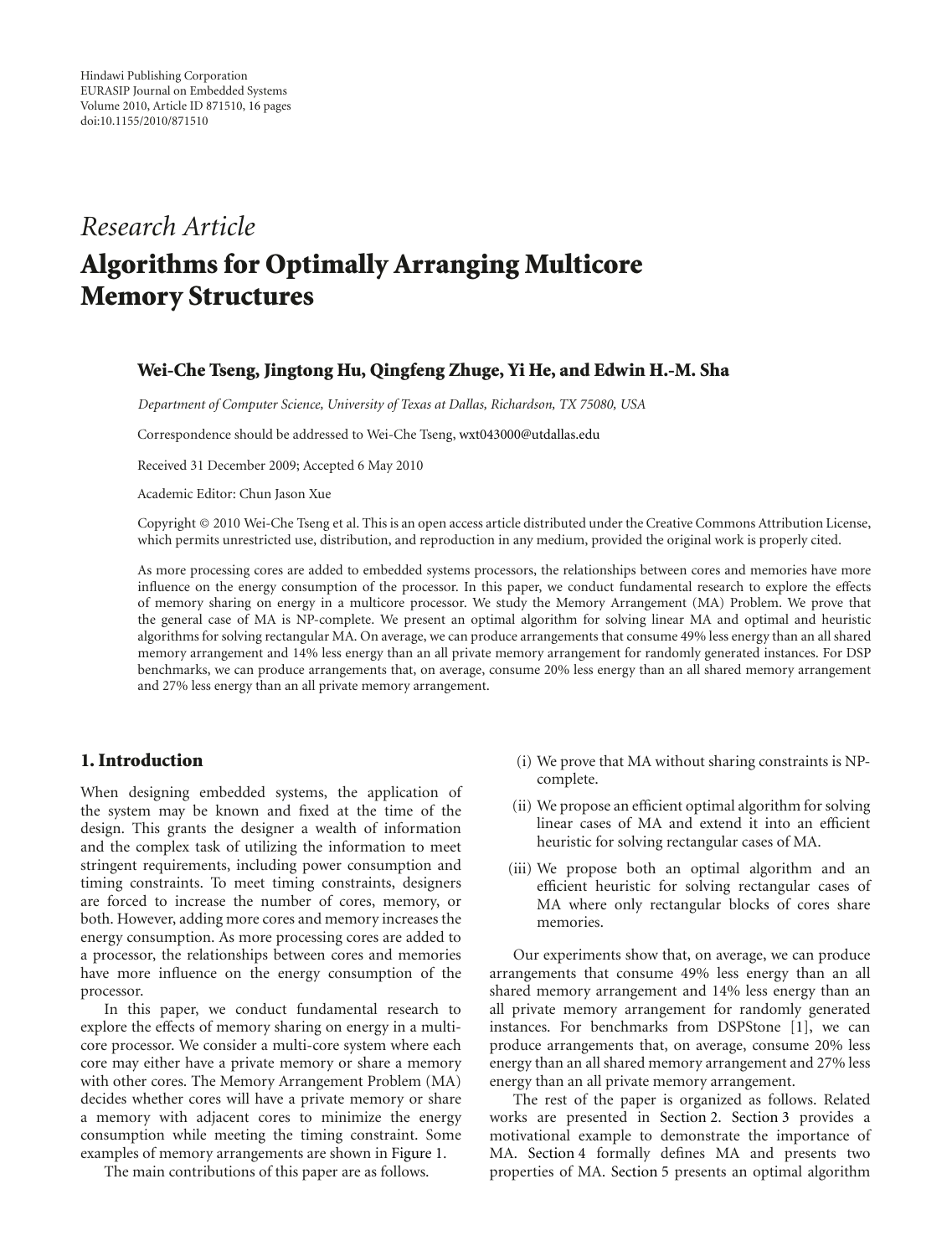

Figure 1: Memory arrangements. Each circle represents a core, and each rectangle represents a memory.

for linear instances of MA. Section 6 proves that MA with arbitrary memory sharing is NP-complete. Section 7 presents algorithms to solve rectangular instances of MA including an optimal algorithm where only rectangular sets of cores can share a memory and an efficient heuristic to find a good memory arrangement in a reasonable amount of time. Section 8 presents our experiments and the results. We conclude our paper in Section 9.

## **2. Related Works**

Many researchers in different areas have already begun lowering the energy consumption of memories. On a VLIW architecture, Zhao et al. [2] study the effect of register file repartitioning on energy consumption. Wang et al. [3] develop a leakage-aware modulo scheduling algorithm to achieve leakage energy savings for DSP applications with loops. For multiprocessor embedded systems, Qiu et al. [4] take advantage of Dynamic Voltage Scaling to optimally minimize the expected total energy consumption while satisfying a timing constraint with a guaranteed confidence probability. On a multi-core architecture, Hua et al. [5] use Adaptive Body Biasing as well as Dynamic Voltage Scaling to minimize both dynamic and leakage energy consumption for applications with loops. Saha et al. [6] attack the synchronization problems of concurrent memory accesses by proposing a new software transactional memory system that makes it both easy and efficient for multiprocess programs to share memory. Kumar et al. [7] focus on the interconnects of a multi-core processor. They show that interconnects play a bigger role in a multi-core processor than in a single core processor. We attack the problem from a different angle, exploring how memory sharing in a multi-core processor can affect the energy consumption.

Other researchers have worked on problems more specific to the memory subsystem of multi-core systems including data partitioning and task scheduling. In a timing focused work, Xue et al. [8] present a loop scheduling with memory management technique to completely hide memory latencies for applications with multidimensional loops. Suhendra et al. [9] present an ILP formulation that performs data partitioning and task scheduling simultaneously. Zhang et al. [10] present two heuristics to solve larger problems efficiently. The memory architectural model used is a virtually shared scratch pad memory (VS-SPM) [11],

where each core has its own private memory and treats all the memories of the other cores as one big shared memory. Other researchers also start with a given multi-core memory architecture and use the memory architecture to partition data [12–16]. We approach the problem by designing the memory architecture around the application.

A few others have taken a similar approach. Meftali et al. [17] provide a general model for distributing data between private memories and a global shared memory. They assume that each processor has a local memory, and all processors share a remote memory. This is similar to an architecture with private L1 memories and a shared L2 memory. This architecture does not provide the possibility of only a few processors sharing a memory. The integer linear programming-(ILP-) based algorithm presented decides on the size of the private memories. Ozturk et al. [18] also combine both memory hierarchy design and data partitioning with an ILP approach to minimize the energy spent on data access. The weaknesses of this approach are that ILP takes an unreasonable amount of time for large instances, and timing is not considered. The generated architecture might be energy efficient but takes a long time to complete the tasks. In another publication, Ozturk et al. [19] aim to lower power consumption by providing a method for partitioning the available memory to the processing units or groups of processing units based on the number of accesses on each data element. The proposed method does not consider any issues related to time such as the time it takes to access the data or the duration of the tasks on each processing unit. Our proposed algorithms will consider these time constraints to ensure that the task lengths do not grow out of hand.

## **3. Motivational Example**

In this section, we present an example that illustrates the memory arrangement problem. We informally explain the problem while we present the example.

The cores in a multi-core processor can be arranged either as a line or as a rectangle. For our example, we have 6 cores arranged in a  $2 \times 3$  rectangle as shown in Figure 2.

Each core has a number of operations that it must complete. We can divide these operations into those that require memory accesses and those that do not. The computational time and energy required by operations that do not require memory accesses are independent of the memory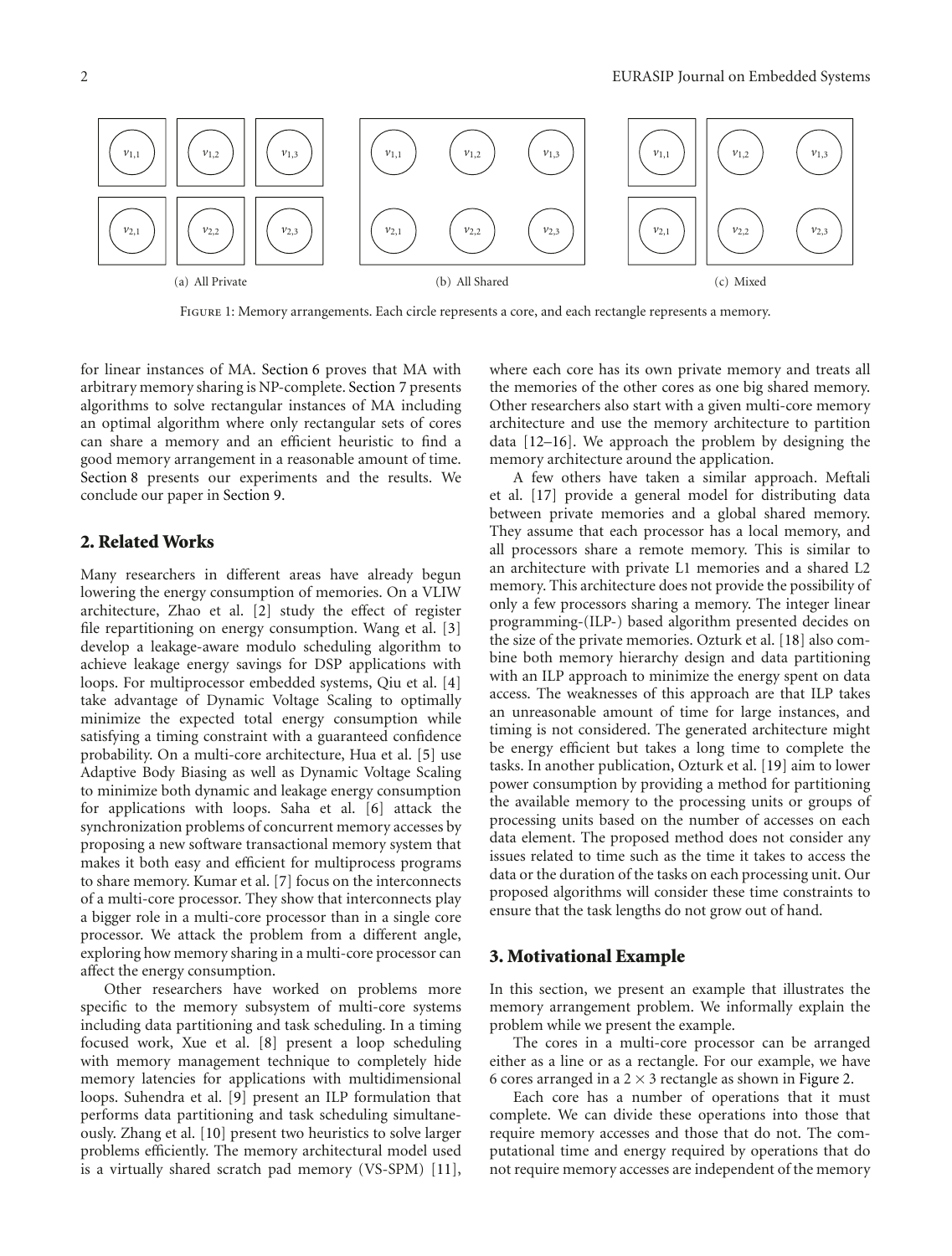

Figure 2: Motivational example. Each circle denotes a core.

Table 1: Data accesses.

|           | $v_{1,1}$ | $v_{1,2}$    | $v_{1,3}$      | $v_{2,1}$ | $v_{2,2}$ | $v_{2,3}$ |
|-----------|-----------|--------------|----------------|-----------|-----------|-----------|
| $v_{1,1}$ | 5         | $\mathbf{0}$ | $\overline{0}$ | 3         | 0         | 0         |
| $v_{1,2}$ | 0         | $\theta$     | $\theta$       | $\theta$  | 0         | 5         |
| $v_{1,3}$ | 0         | $\Omega$     |                | $\theta$  | 0         | 0         |
| $v_{2,1}$ | 4         | $\Omega$     | $\theta$       | $\theta$  | 0         | 0         |
| $v_{2,2}$ | 0         | $\Omega$     | $\theta$       | $\theta$  | 2         | 0         |
| $v_{2,3}$ | 0         | 5            | $\theta$       | 0         | 0         |           |

arrangement. We do not consider the energy required by these operations since they are all constants, but we do consider the time required since it may affect the ability of a core to meet its timing constraint. Each core then has a constant time for the operations that do not require memory accesses. For our example, each core requires ten units of time for these operations.

For the operations that do require memory accesses, we count the number of these operations for each pair of cores. This number is the number of times a core needs to access the memory of another core. These counts for our example are shown in Table 1. In Table 1, the left column shows which core requires the memory accesses. The top row shows which core the memory accessed belongs to. For instance,  $v_{1,1}$  has five operations that access its own memory and three operations that access the memory of  $v_{2,1}$ .

The computational time and energy required by each of these memory-access operations dependent on the memory arrangement. The least amount of time and energy required is when a core with private memory accesses its own memory. For our example, each of these accesses takes one unit of time and one unit of energy. The most amount of time and energy required is when a core accesses a remote memory. For our example, each of these accesses takes three units of time and three units of energy. In between, the amount of time and energy required when a core accesses a memory that it shares with another core is two units of time and two units of energy.

To make sure that the computations do not take too long, we restrict the time that each core is allowed to take. If, for a memory arrangement, any core takes more time than the timing constraint allows, we say that the memory arrangement does not meet the timing constraint. Sometimes it is impossible to find a memory arrangement that meets the timing constraint. For our example, the timing constraint is 25 units of time.

Two simple memory arrangements are the all private memory arrangement and the all shared memory arrangement. These are shown in Figure 1. Figure  $1(a)$  shows the all private memory arrangement where each core has its own memory. Figure 1(b) shows the all shared memory arrangement where all cores share one memory.

Let us calculate the time and energy used by these two memory arrangements. First, let us consider the cores  $v_{1,1}$ and  $v_{2,1}$ . In the all private memory arrangement,  $v_{1,1}$  uses 5 units of time and energy to access its own memory and 9 units of time and energy to access the memory of  $v_{2,1}$ . Including the operations that do not need memory accesses, *v*1,1 uses a total of 24 units of time and 14 units of energy. *v*2,1 uses 12 units of time and energy to access the memory of  $v_{1,1}$ . Including the non-memory-access operations,  $v_{2,1}$  uses a total of 22 units of time and 12 units of energy. Together, these two cores use 26 units of energy.

In the all shared memory arrangement,  $v_{2,1}$  uses 8 units of time and energy to access the memory of  $v_{1,1}$ . Including the non-memory-access operations,  $v_{2,1}$  uses a total of 18 units of time and 8 units of energy.  $v_{1,1}$  uses 10 units of time and energy to access its own memory and 6 units of time and energy to access the memory of  $v_{2,1}$ . Including the nonmemory-access operations,  $v_{1,1}$  uses a total of 26 units of time and 16 units of energy. Together, these two cores use 24 units of energy, which is less than the 26 units of energy that the all private memory arrangement uses. However,  $v_{1,1}$  takes 26 units of time, thus the all shared memory arrangement does not meet the timing constraint. We should use the all private memory arrangement even though it uses more energy.

Let us now consider the cores  $v_{1,2}$ ,  $v_{1,3}$ ,  $v_{2,2}$ , and  $v_{2,3}$ . In the all private memory arrangement, cores  $v_{1,2}$  and  $v_{2,3}$ each use 15 units of time and energy to access each other's memory. Including the non-memory-access operations,  $v_{1,2}$ and  $v_{2,3}$  each use 25 units of time and 15 units of energy.  $v_{1,3}$  and  $v_{2,2}$  each use 2 units of time and energy to access its own memory. Including the non-memory-access operations,  $v_{1,3}$  and  $v_{2,2}$  each use 12 units of time and 2 units of energy. Together, these four cores use 34 units of energy.

In the all shared memory arrangement, cores  $v_{1,2}$  and  $v_{2,3}$ each use 10 units of time and energy to access each other's memory. Including the non-memory-access operations, *v*1,2 and  $v_{2,3}$  each use 20 units of time and 10 units of energy.  $v_{1,3}$  and  $v_{2,2}$  each use 4 units of time and energy to access its own memory. Including the non-memory-access operations,  $v_{1,3}$  and  $v_{2,2}$  each use 14 units of time and 4 units of energy. Together, these four cores use 28 units of energy, which is less than the 34 units of energy that the all private memory arrangement uses, but the all shared memory arrangement does not meet the timing constraint for  $v_{1,1}$ . Hence, the best we can do with either an all shared or all private memory arrangement is to use 60 units of energy.

Instead of an all private or all shared memory arrangement, it would be better to have a mixed memory arrangement where  $v_{1,1}$  and  $v_{2,1}$  each use a private memory while the rest of the cores share one memory as shown in Figure 1(c). This memory arrangement uses only 54 units of energy and meets the timing constraint. All of our algorithms are able to achieve this arrangement, but it is possible to do better.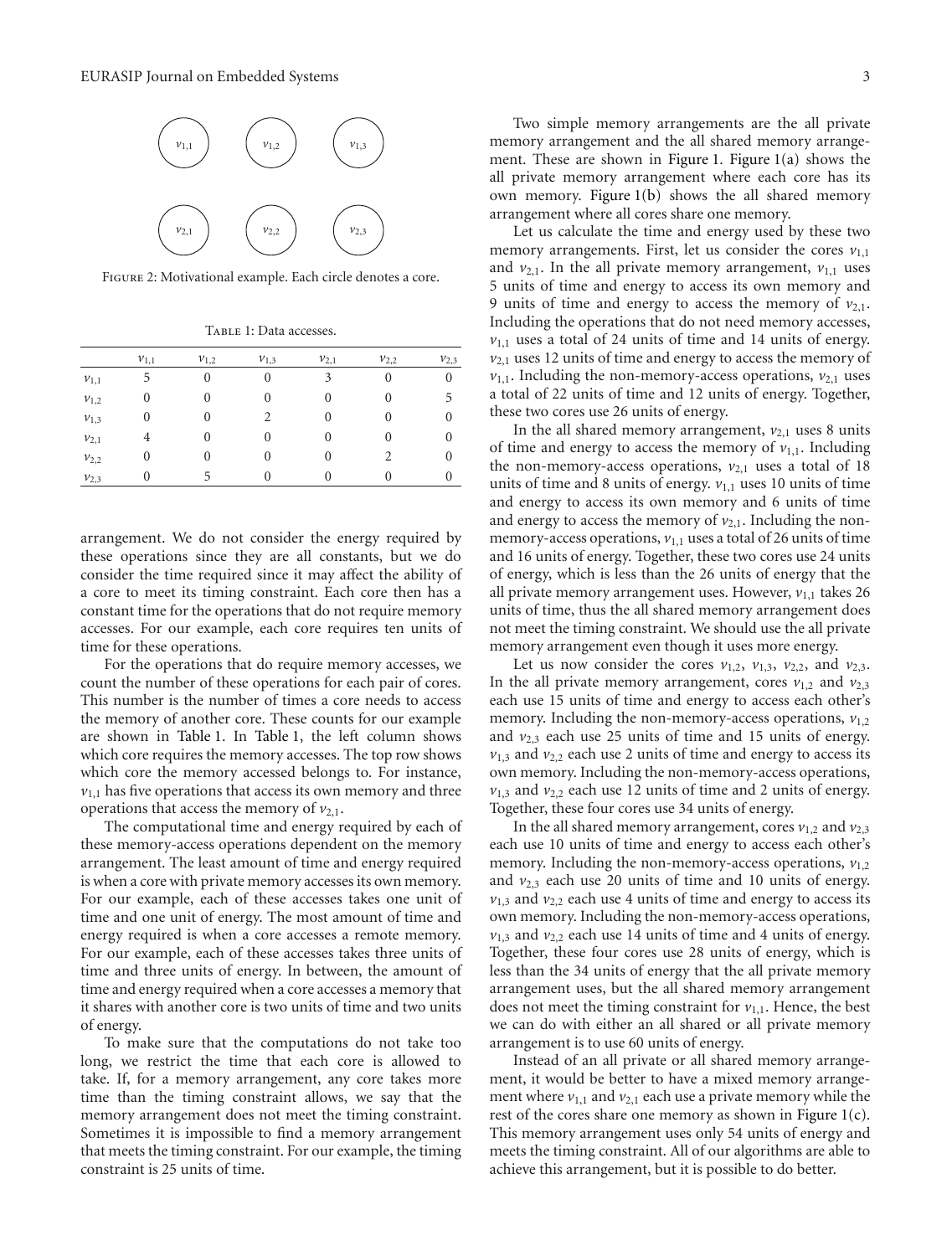Figure 3: Linear array of cores. Each circle denotes a core.



Figure 4: Memory sharing example. Each circle represents a single core. All cores in the same rectangle share a memory.

If we have an arrangement such that  $v_{1,2}$  and  $v_{2,3}$  share a memory but all the other cores have private memories, then we can meet the timing constraint and use only 50 units of energy. This arrangement, however, is difficult to implement since  $v_{1,2}$  and  $v_{2,3}$  are not adjacent to each other. In a larger chip, it is not advantageous from an implementation point of view to have two cores on opposite sides of the chip share a memory. Moreover, we prove that this version of the problem is NP-complete in Section 6.

## **4. Problem Definition**

We now formally define our problem. Let us consider the problem of memory sharing to minimize energy while meeting a timing constraint assuming that all operations and data have already been assigned to cores. We call this problem the Memory Arrangement Problem (MA). We first explain the memory architecture then MA.

We are given a sequence  $V = \langle v_1, v_2, v_3, \dots, v_n \rangle$  of processor cores. The cores are arranged either in a line or a rectangle. For example, the cores in Section 5 are arranged in a line. An example is shown in Figure 3. Each core has operations and data assigned to it. We can divide the operations into memory-access-operations and nonmemory-access operations. For a core  $u \in V$ ,  $b(u)$  is the time it takes for *u* to complete all its non-memory access operations. For cores  $u, v \in V$ ,  $w(u, v)$  is the number of times core *u* accesses a data that belongs to *v*. The time and energy it takes for *u* to access a data that belongs to *v* depends on how the memories of *u* and *v* are related. If *u* and *v* share the same private memory, that is,  $u = v$ , and *u* does not share a memory with any other cores, then the time and energy each memory-access operation takes are  $t_0$  and  $e_0$ , respectively. If *u* and *v* share a memory, but  $u \neq v$ , then the time and energy each memory-access operation takes are  $t_1$ and *e*1, respectively. If *u* and *v* do not share a memory, then the time and energy each memory-access operation takes are  $t_2$  and  $e_2$ , respectively. For convenience, let us denote the time and energy each memory-access operation takes as  $C_t(u, v)$ and  $C_e(u, v)$ , respectively. For example, if  $v_3$  and  $v_5$  share the same memory, then  $C_t(v_3, v_5) = t_1$  and  $C_e(v_3, v_5) = e_1$ .

We can represent the memory sharing of the cores with a partition of the cores such that two cores are in the same block if they share a memory. Let us consider the example in Figure 4. The memory sharing can be captured by the partition  $\{\{v_1, v_2, v_3\}, \{v_4\}, \{v_5, v_6\}\}.$ 

We wish to find a partition of the cores to minimize the total energy used by memory-access operations:

$$
\sum_{u \in V} \sum_{v \in V} C_e(u, v) w(u, v).
$$
 (1)

Energy is not our only concern. We also want to make sure that all operations finish within the timing constraint. Aside from memory-access operations, non-memory-access operations also take time. Since the memory sharing does not effect the time taken by non-memory access operations, for each  $u \in V$  we describe all the time taken by non-memoryaccess operations by a single number  $b(u)$ . To meet a timing constraint *q*,

$$
b(u) + \sum_{v \in V} C_t(u, v) w(u, v) \le q \quad \forall u \in V. \tag{2}
$$

MA then asks, given a sequence *V*,  $w(u, v) \in \mathbb{Z}^*$  for each  $u, v \in V$ ,  $b(u) \in \mathbb{Z}^*$  for each  $u \in V$ , and nonnegative integers  $t_0$ ,  $e_0$ ,  $t_1$ ,  $e_1$ ,  $t_2$ ,  $e_2$ ,  $q$ , "what is a partition *P* such that the total energy used by memory-access operations is minimized and the timing constraint is met?"

Now that we have formally defined MA, we look at two of its properties. We use these properties in the later sections.

*4.1. Optimal Substructure Property.* Suppose that *P* is an optimal partition of *V* for an instance  $I = \langle V, w, b, \rangle$  $t_0, e_0, t_1, e_1, t_2, e_2, q$ . Let  $B_1$  be the block that contains  $v_1$ . Suppose that  $P'$  is an optimal partition for the subinstance  $I' = \langle V', w, b', t_0, e_0, t_1, e_1, t_2, e_2, q \rangle$ , where *V'* and *b'* are defined as follows:

$$
V' = V - B_1
$$
  

$$
b'(u) = b(u) + t_2 \sum_{v \in B_1} w(u, v) \quad \forall u \in V'. \tag{3}
$$

**Lemma 1.**  $P' = P - \{B_1\}$  *is an optimal partition for I'*.

*Proof.* Let us prove Lemma 1 by contradiction. Suppose for the purpose of contradiction that  $P'$  is not an optimal partition for  $I'$ . Then there is a partition  $Q'$  for  $I'$  such that  $Q'$  is a better partition than *P* . Since *Q* is a partition that meets the timing requirements in *I'*,  $Q = Q' \cup \{B_1\}$  is also a partition that meets the timing requirements in *I*. Furthermore, *Q* is a better partition than *P*, a contradiction.  $\Box$ 

*4.2. Conglomerate Property.* Suppose a partition *P* contains two different blocks of size at least 2, that is,  $B_i, B_j \in P$ , where  $i \neq j$ ,  $|B_i| > 1$ , and  $|B_j| > 1$ . Let  $P' = P - \{B_i, B_j\} \cup \{B_i \cup B_j\}.$ If  $t_1 \leq t_2$  and  $e_1 \leq e_2$ , then *P'* would be a partition that is as good as or better than *P*.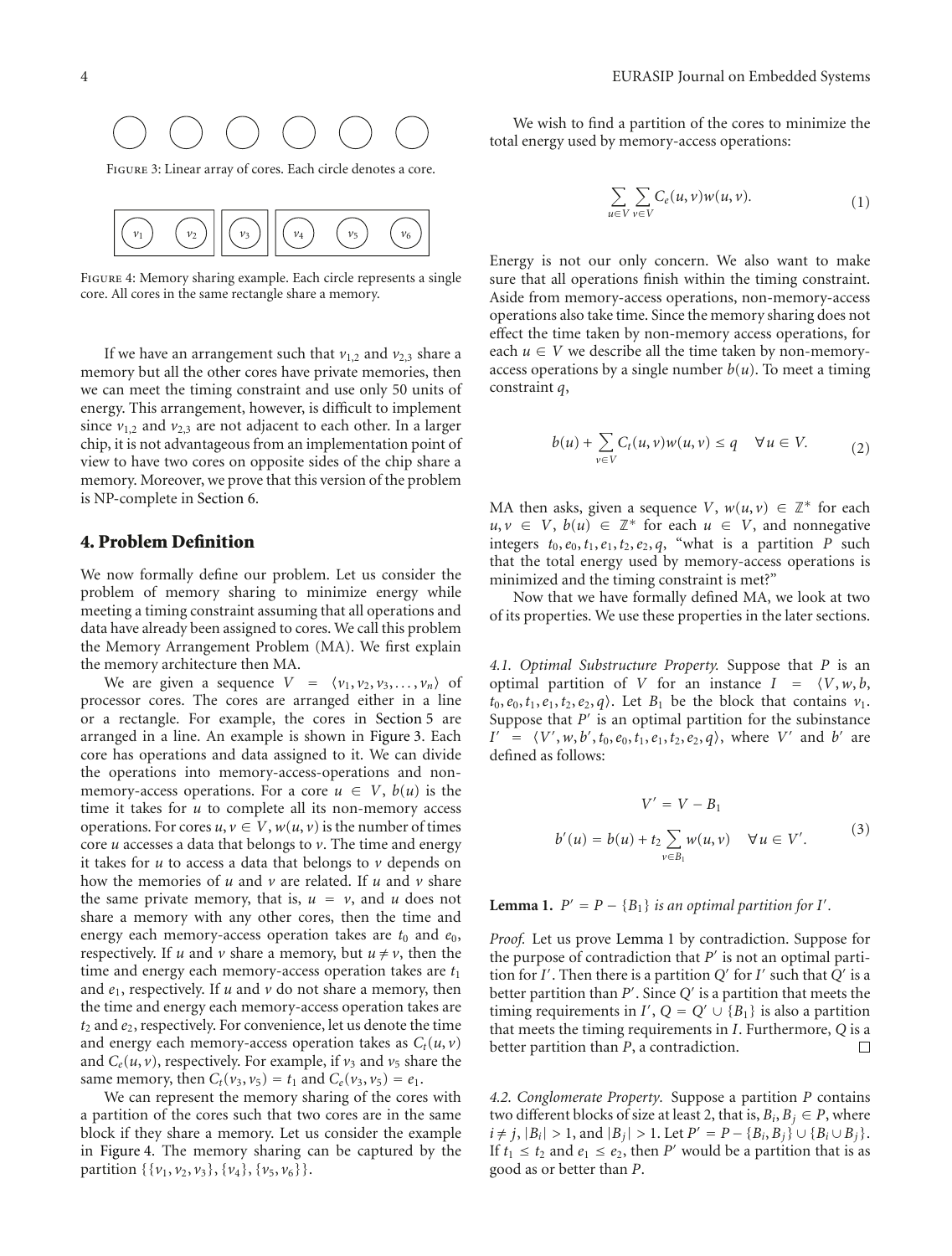

Figure 5: Subinstances. There are 6 sets cores. Each set has one more core than the previous set.

*Proof.* Let  $V' = V - B_1 - B_2$  and  $B' = B_1 \cup B_2$ . The total energy used by the cores in  $B_1$  and  $B_2$  is

$$
\sum_{u \in B_1} \sum_{v \in B_1} e_1 w(u, v) + \sum_{u \in B_1} \sum_{v \in V - B_1} e_2 w(u, v) \n+ \sum_{u \in B_2} \sum_{v \in B_2} e_1 w(u, v) + \sum_{u \in B_2} \sum_{v \in V - B_2} e_2 w(u, v) \n= \sum_{u \in B_1} \sum_{v \in B_1} e_1 w(u, v) + \sum_{u \in B_1} \sum_{v \in B_2} e_2 w(u, v) \n+ \sum_{u \in B_1} \sum_{v \in V - B'} e_2 w(u, v) + \sum_{u \in B_2} \sum_{v \in B_1} e_2 w(u, v) \n+ \sum_{u \in B_2} \sum_{v \in B_2} e_1 w(u, v) + \sum_{u \in B_2} \sum_{v \in V - B'} e_2 w(u, v) \n\geq \sum_{u \in B_1} \sum_{v \in B_1} e_1 w(u, v) + \sum_{u \in B_1} \sum_{v \in B_2} e_1 w(u, v) \n+ \sum_{u \in B_1} \sum_{v \in V - B'} e_2 w(u, v) + \sum_{u \in B_2} \sum_{v \in B_1} e_1 w(u, v) \n+ \sum_{u \in B_2} \sum_{v \in B_2} e_1 w(u, v) + \sum_{u \in B_2} \sum_{v \in B_1} e_2 w(u, v) \n= \sum_{u \in B'} \sum_{v \in B'} e_1 w(u, v) + \sum_{u \in B'} \sum_{v \in V - B'} e_2 w(u, v).
$$

 $\Box$ 

## **5. Linear Instances**

In this section, we consider the linear instances of MA. Linear instances are where the cores are arranged in a line. An example is shown in Figure 3. Let us make the assumption that only cores next to each other can share a memory. In other words, shared memories must only contain continuous blocks of cores, that is, if  $u_i, u_j \in V$  are in the same block *B<sub>x</sub>* ∈ *P*, then  $u_k$  ∈ *B<sub>x</sub>* for all  $i \le k \le j$ . This is the case in real applications since it is difficult to share memory between cores that are not adjacent. We consider what happens when we allow arbitrary cores to share a memory in Section 6.

Using the optimal substructure property of MA, we can solve the problem recursively. Unfortunately, in Section 4.1 we assumed that we already know the first block of an optimal partition. Since we do not know any optimal partitions, we will try all the possible first blocks and then find the best block. Figure 5 shows an example of the sub-instances of a problem. Notice that because of our assumption, all the sub-instances include  $v_n$ .

Let the largest sub-instance that contains the core  $v_i$  $be \ I_i = \langle V_i, w, b_i, t_0, e_0, t_1, e_1, t_2, e_2, q \rangle$ , where  $V_i$  and  $b_i$  are





defined as follows:

$$
V_i = \{v_i, v_{i+1}, v_{i+2}, \dots, v_n\},
$$
  

$$
b_i(u) = b(u) + t_2 \sum_{v \in V - V_i} w(u, v) \quad \forall u \in V_i.
$$
 (5)

Note that  $I_1 = I$ , and there are, including  $I_1$ , only *n* subinstances.

For each sub-instance *Ii*, let *Pi* be an optimal partition that satisfies the timing constraints. Let  $d_i$  be the energy consumption of  $P_i$  or  $\infty$  if no partition can meet the timing constraint for  $I_i$ . Let  $V_i^{\ell}$  be the first  $\ell$  cores in  $V_i$ , that is,  $V_i^{\ell} = \{v_i, v_{i+1}, v_{i+2}, \dots, v_{i+\ell-1}\}\$ . Let  $c_i^{\ell}$  be the minimum energy necessary for *I<sub>i</sub>* if  $V_i^{\ell}$  is a block in *P<sub>i</sub>*. Let  $d_i^{\ell}$  be  $\infty$  if no partition of  $V_i$  that contains  $V_i^{\ell}$  as a block satisfies the timing constraints. Otherwise, let  $d_i^{\ell}$  be  $c_i^{\ell}$ . We can define  $c_i^{\ell}$ ,  $d_i^{\ell}$ , and  $d_i$  recursively as (6), (7), and (8), respectively.

During the computation of *di*, we record the optimal value of  $\ell$  by recording the corresponding partition in  $P_i$ . Let  $P_{n+1} = \{\}$ . For all  $1 \le i \le n$ , let *k* be an optimal value of  $\ell$  used to compute  $d_i$ . Then  $P_i = \{V_i^k\} \cup P_{i+k}$ . If  $d_i = \infty$ , then there is no partition for  $I_i$  that satisfies the timing requirement, and  $P_i$  is undefined.  $P_1$  is an optimal partition for *I*, and  $d_1$  is the energy necessary. If  $d_1 = \infty$ , then there does not exist a partition for *I* that satisfies the timing requirement.

Optimal Linear Memory Arrangement (OLMA), shown in Algorithm 1, is an algorithm to compute *Pi* and *di*. It starts by setting the sentinels for  $P_{n+1}$  and  $d_{n+1}$  in lines 1-2. The body of the algorithm is the for loop on lines 3–15. Notice that it computes *P* and *d* from *n* to 1. For each value of *i*, OLMA computes  $d_i^{\ell}$  starting from  $\ell = 1$ .  $c_i^{\ell}$  and  $d_i^{\ell}$  are computed according to equations (6) and (7) on line 9. Lines 10–13 record the optimal  $P_i$  whenever a better  $d_i^{\ell}$  is found. At the end of the algorithm, *P*<sup>1</sup> holds an optimal partition for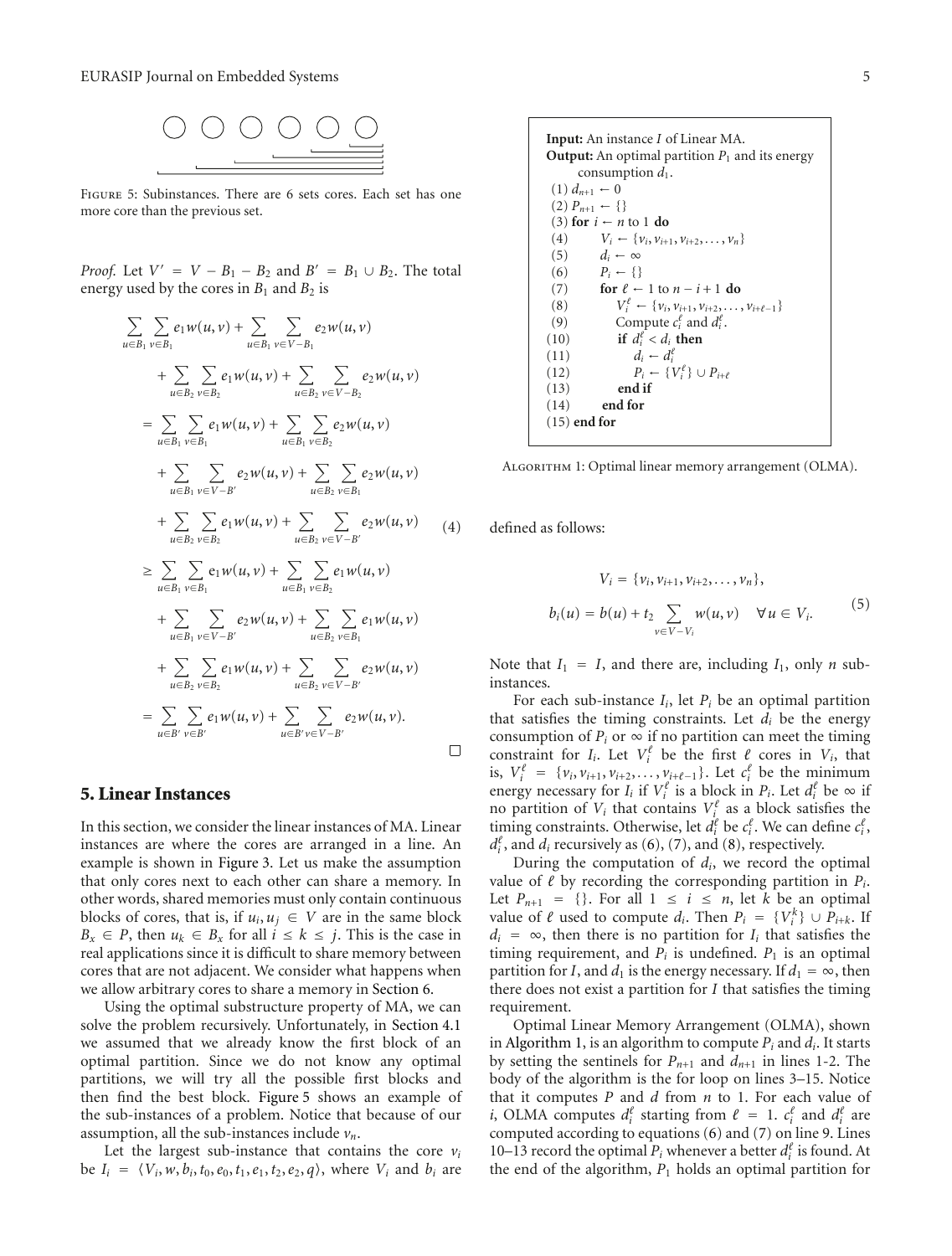

Figure 6: Example for OLMA. Each circle is a core.

Table 2: Data accesses.

|         | $v_1$ | $v_2$          | $v_3$          | $v_4$        | $v_5$          | $v_6$          |
|---------|-------|----------------|----------------|--------------|----------------|----------------|
| $v_1$   | 5     | $\overline{0}$ | $\overline{0}$ | $\mathbf{0}$ | $\theta$       | 3              |
| $v_2$   | 0     | $\theta$       | $\theta$       | 5            | $\theta$       | $\overline{0}$ |
| $\nu_3$ | 0     | $\theta$       | $\mathfrak{D}$ | $\Omega$     | $\theta$       | $\overline{0}$ |
| $v_4$   | 0     | 5              | $\mathbf{0}$   | $\mathbf{0}$ | $\theta$       | $\overline{0}$ |
| $v_5$   | 0     | $\theta$       | $\theta$       | $\theta$     | $\mathfrak{D}$ | $\theta$       |
| $v_6$   |       |                | $\theta$       | 0            | $\Omega$       | $\theta$       |
|         |       |                |                |              |                |                |

*I*, and  $d_1$  holds the energy consumption of  $P_1$ . The running time of OLMA is  $O(n^4)$  where *n* is the number of cores.

Let us illustrate OLMA with an example. We unroll the example from Section 3 to create a linear example of 6 cores as shown in Figure 6. In other words,  $V = \langle v_1, v_2, v_3, \dots, v_6 \rangle$ . The memory access operations are shown in Table 2. For each core  $v \in V$ ,  $b(u) = 10$ .  $t_0 = e_0 = 1$ ,  $t_1 = e_1 = 2$ , and  $t_2 = e_2 = 3$ . The timing constraint  $q = 25$ .

The computed values of  $d_i^{\ell}$  are shown in Table 3, and the computed values of *di* and *Pi* are shown in Table 4. From these values, we see that if  $v_1$  is not in a block by itself, then it is unable to meet the timing constraint. Thus,  $d_1^{\ell} = \infty$ for  $\ell > 1$ . The optimal partition for this example is  $P_1$  =  $\{\{v_1\}, \{v_2, v_3, v_4\}, \{v_5\}, \{v_6\}\}\$ , and its energy consumption is  $d_1 = 52$ . Consider the following:

$$
c_i^{\ell} = \begin{cases} d_{i+\ell} + \sum_{u \in V_i^{\ell}} \sum_{v \in V_i^{\ell}} e_0 w(u,v) + \sum_{u \in V_i^{\ell}} \sum_{v \in V - V_i^{\ell}} e_2 w(u,v) & \text{if } \left| V_i^{\ell} \right| = 1, \\ d_{i+\ell} + \sum_{u \in V_i^{\ell}} \sum_{v \in V_i^{\ell}} e_1 w(u,v) + \sum_{u \in V_i^{\ell}} \sum_{v \in V - V_i^{\ell}} e_2 w(u,v) & \text{if } \left| V_i^{\ell} \right| > 1, \end{cases}
$$
(6)

$$
d_i^{\ell} = \begin{cases} \infty \text{ if } \left| V_i^{\ell} \right| = 1 \text{ and } b_i(u) + t_0 w(u, v) + \sum_{v \in V_i - V_i^{\ell}} t_2 w(u, v) > q \text{ for any } u \in V_i^{\ell}, \\ \infty \text{ if } \left| V_i^{\ell} \right| > 1 \text{ and } b_i(u) + t_1 w(u, v) + \sum_{v \in V_i - V_i^{\ell}} t_2 w(u, v) > q \text{ for any } u \in V_i^{\ell}, \\ c_i^{\ell} \text{ otherwise,} \end{cases}
$$
(7)

$$
d_i = \begin{cases} 0 & \text{if } i = n+1, \\ \min_{1 \le \ell \le n-i+1} \left\{ d_i^{\ell} \right\} & \text{otherwise.} \end{cases}
$$
 (8)

## **6. NP-Completeness**

*di* =

Let us consider MA if we do not assume that only cores next to each other may share a memory. Since any cores can share a memory, the shape that the cores are arranged in does not affect the solution. We first define the decision version of MA and then show that it is NP-complete.

An instance of MA consists of a set *V*, functions *w* : *V* ×  $V \rightarrow \mathbb{N}$  and  $b: V \rightarrow \mathbb{N}$ , nonnegative integers  $t_0, e_0, t_1, e_1$ , *t*2, *e*2, *q*, and *k*. The question is as follows. Is there a partition *P* of *V* such that the timing requirement *q* is met and the energy consumption is less than *k*?

Let us apply the conglomerate property. For any partition *P*, there is a partition *P'* such that *P'* is at least as good as *P* and *P* contains only one block that has a cardinality greater than 1. We can specify  $P'$  with a subset  $V' \subseteq V$ where V' contains the cores that do not share a memory with another core. Conversely, for any subset  $V' \subseteq V$ , there exists a corresponding partition  $P = \{V - V'\} \cup \{\{v\} | v \in V'\}.$ Thus, we can restate the decision question as follows. Is there

a subset  $V' \subseteq V$  such that its corresponding partition meets the timing and energy requirements?

#### **Theorem 1.** *MA is NP-complete.*

*Proof.* It is easy to see that  $MA \in NP$  since a nondeterministic algorithm needs only to guess a partition of *V* and check in polynomial time whether that partition meets the timing and energy requirements.

We transform the well-known NP-complete problem KNAPSACK to MA. First, let us define KNAPSACK. An instance of KNAPSACK consists of a set *U*, a size  $s(u) \in \mathbb{Z}^+$ and a value  $v(u) \in \mathbb{Z}^+$  for each  $u \in U$ , and positive integers *B* and *K*. The question is as follows. Is there a subset  $U' \subseteq U$ such that  $\sum_{u \in U'} s(u) \leq B$  and  $\sum_{u \in U'} v(u) \leq K$ ?

Let  $U = u_1, u_2, u_3, \ldots, u_n, s(u), v(u), B, \text{ and } K \text{ be}$ any instances of KNAPSACK. We must construct set *V*, a functions  $w: V \times V \rightarrow \mathbb{N}$  and  $b: V \rightarrow \mathbb{N}$ , and nonnegative integers  $t_0$ ,  $e_0$ ,  $t_1$ ,  $e_1$ ,  $t_2$ ,  $e_2$ ,  $q$ , and  $k$  such that there is a subset  $U' \subseteq U$  such that  $\sum_{u \in U'} s(u) \leq B$  and  $\sum_{u \in U'} v(u) \leq K$  if and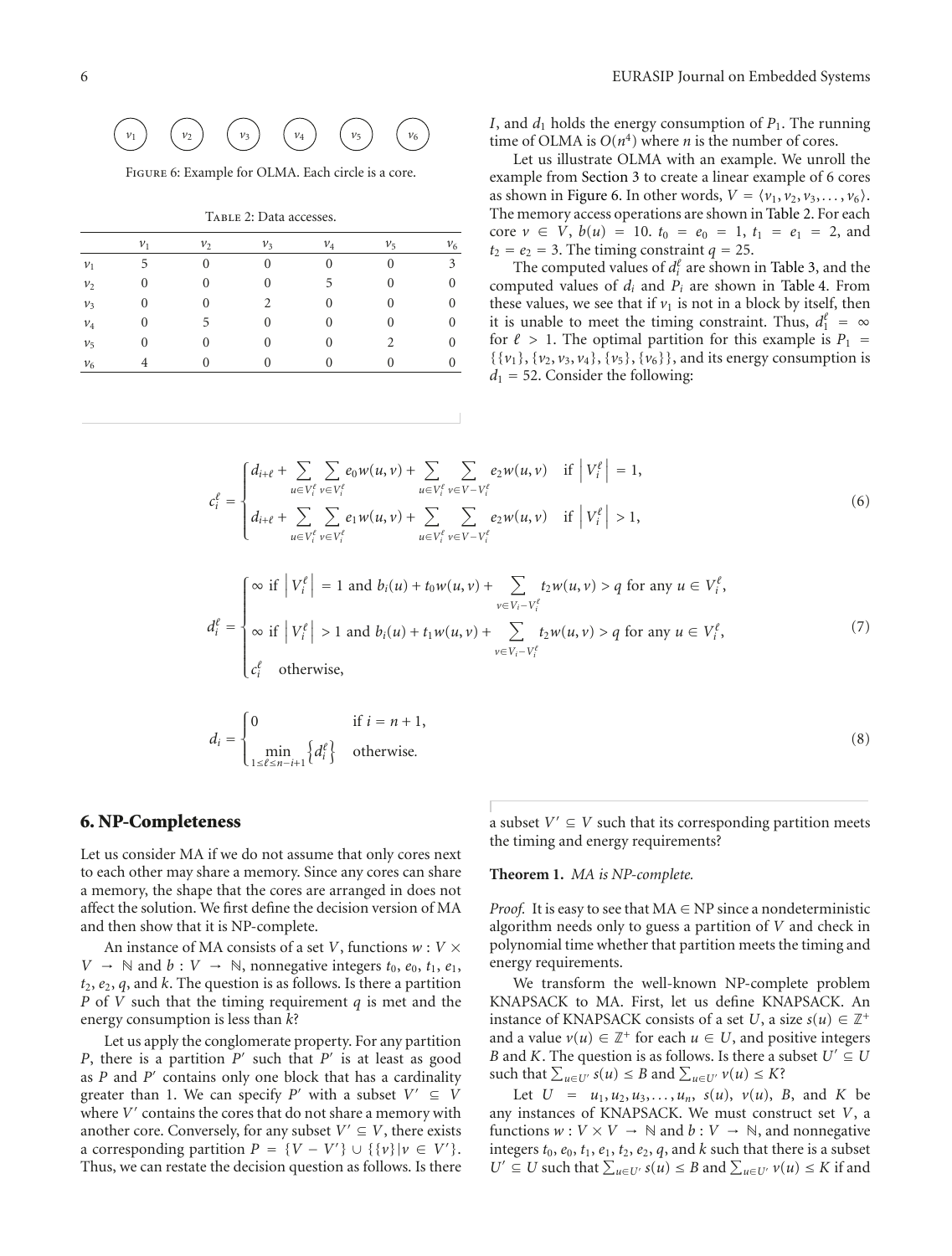only if there is a subset  $V' ⊆ V$  such that its corresponding partition meets both the timing and energy requirements.

We construct a special case of MA such that the resulting problem is the same as KNAPSACK. We start by setting  $V =$  $U \cup \{u_0\}$ . Then, for all  $v_1, v_2 \in V$ ,

$$
w(v_1, v_2) = \begin{cases} s(v_2) & \text{if } v_1 = u_0 \text{ and } v_2 \in U, \\ s(v_2) + v(v_2) & \text{if } v_1 = v_2 \text{ and } v_1 \in U, \\ 0 & \text{otherwise.} \end{cases}
$$
(9)

For all  $v \in V$ ,

$$
b(v) = \begin{cases} 0 & \text{if } v \in U, \\ \sum_{u \in U} v(u) & \text{if } v = u_0. \end{cases}
$$
 (10)

We complete the construction of our instance of MA by  $\sum_{u \in U} [s(u) + v(u)] + B$ , and  $k = \sum_{u \in U} [4s(u) + 2v(u)] - K$ . setting  $t_0 = 0$ ,  $e_0 = 1$ ,  $t_1 = 1$ ,  $e_1 = 2$ ,  $t_2 = 2$ ,  $e_2 = 3$ ,  $q =$ 

It is easy to see how the construction can be accomplished in polynomial time. All that remains to be shown is that the answer to KNAPSACK is yes if and only if the answer to MA is yes.

Since  $w(u_0, u_0) = 0$ , it is of no advantage for  $u_0$  to be in a block by itself. Therefore,  $u_0 \notin V'$  unless  $V \subseteq V'$ . The time that  $u_0$  needs to finish its tasks is

$$
b(u_0) + \sum_{v \in V} C_t(u_0, v) w(u_0, v)
$$
  
=  $\sum_{u \in U} v(u) + \sum_{u \in U-S} s(u) + \sum_{u \in S - \{u_0\}} 2s(u)$  (11)  
=  $\sum_{u \in U} [s(u) + v(u)] + \sum_{u \in S - \{u_0\}} s(u).$ 

Notice that the time required by  $u_0$  is greater than any  $u \in U$ . Hence, the timing constraint is met if and only if

$$
\sum_{u \in U} [s(u) + v(u)] + \sum_{u \in S - \{u_0\}} s(u)
$$
  
\n
$$
\leq q = \sum_{u \in U} [s(u) + v(u)] + B.
$$
\n(12)

Thus,

$$
\sum_{u \in V' - \{u_0\}} s(u) \le B.
$$
\n(13)

TABLE 3:  $d_i^{\ell}$ .

|   |   | 1  | 2        | 3        | 4        | 5        | 6        |
|---|---|----|----------|----------|----------|----------|----------|
|   |   | 52 | $\infty$ | $\infty$ | $\infty$ | $\infty$ | $\infty$ |
|   | 2 | 46 | 48       | 38       | 40       | 40       |          |
| i | 3 | 31 | 33       | 35       | 35       |          |          |
|   | 4 | 29 | 31       | 31       |          |          |          |
|   | 5 | 14 | 16       |          |          |          |          |
|   | 6 | 12 |          |          |          |          |          |
|   |   |    |          |          |          |          |          |

TABLE 4:  $d_i$  and  $P_i$ .

| i              | $d_i$ | $P_i$                                               |
|----------------|-------|-----------------------------------------------------|
| 1              | 52    | $\{\{v_1\}, \{v_2, v_3, v_4\}, \{v_5\}, \{v_6\}\}\$ |
| $\overline{c}$ | 38    | $\{\{v_2, v_3, v_4\}, \{v_5\}, \{v_6\}\}\$          |
| 3              | 31    | $\{\{v_3\}, \{v_4\}, \{v_5\}, \{v_6\}\}\$           |
| $\overline{4}$ | 29    | $\{\{\nu_4\}, \{\nu_5\}, \{\nu_6\}\}\$              |
| 5              | 14    | $\{\{v_5\}, \{v_6\}\}\$                             |
| 6              | 12    | $\{ \{ \nu_6 \} \}$                                 |
| 7              | 0     | 11                                                  |

The total energy consumed is

$$
\sum_{u \in V} \sum_{v \in V} C_e(u, v) w(u, v)
$$
\n
$$
= \sum_{v \in U} C_e(u_0, v) w(u_0, v) + \sum_{u \in U} C_e(u, u) w(u, u)
$$
\n
$$
= \sum_{u \in U - V'} 2s(u) + \sum_{u \in V' - \{u_0\}} 3s(u)
$$
\n
$$
+ \sum_{u \in U - V'} 2[s(u) + v(u)] + \sum_{u \in V' - \{u_0\}} [s(u) + v(u)]
$$
\n
$$
= \sum_{u \in U} [4s(u) + 2v(u)] - \sum_{u \in V' - \{u_0\}} v(u).
$$
\n(14)

The energy consumption constraint is met if and only if

$$
\sum_{u \in U} [4s(u) + 2v(u)] - \sum_{u \in V' - \{u_0\}} v(u)
$$
  
\n
$$
\leq \sum_{u \in U} [4s(u) + 2v(u)] - K.
$$
\n(15)

Thus,

*u*∈*V*

$$
\sum_{u \in V' - \{u_0\}} \nu(u) \le K. \tag{16}
$$

Hence, there is a subset  $V' \subseteq V$  that meets both the timing and energy requirements if and only if there is a subset  $U' \subseteq$ *U* such that  $\sum_{u \in U'} s(u) \leq B$  and  $\sum_{u \in U'} v(u) \leq K$ . Thus, MA is NP-complete.

## **7. Rectangular Instances**

Since general MA is NP-complete and linear MA is in P, let us consider the case when the cores are arranged as a rectangle.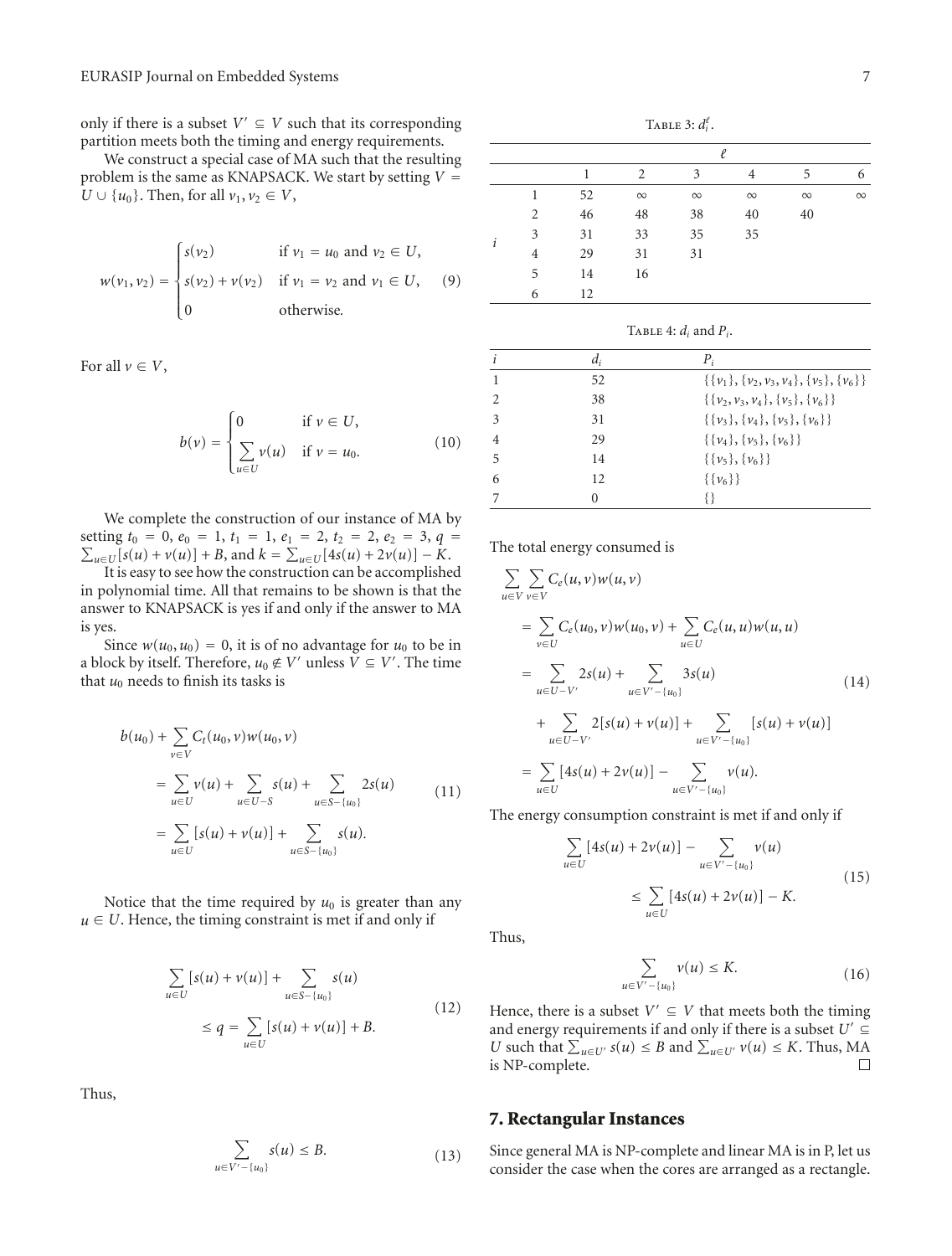An example of such an arrangement is our motivational example shown in Figure 2. We extend OLMA to solve the rectangular case in Section 7.1. In Section 7.2, we define what staircase-shaped sets are. Then we use staircase-shaped sets to optimally solve rectangular MA in Section 7.3. We finally present a good heuristic to solve rectangular MA in Section 7.4.

*7.1. Zigzag Rectangular Partitions.* We propose an algorithm Zigzag Rectangular Memory Arrangement (ZiRMA) to solve this problem. ZiRMA transforms rectangular instances into linear instances before applying OLMA. It runs in polynomial time but cannot guarantee optimality.

Let us use OLMA to handle this case by treating the rectangle as a zigzag line as shown in Figure 7(b). To transform an *m*×*n* rectangle into a line, we can simply relabel each core  $v_{i,j}$  of an  $m \times n$  rectangle as  $v_{n \cdot i+j}$ . An example of a resulting line is shown in Figure 7(a). Notice how  $v_{1,5}$  and  $v_{2,1}$ are not adjacent in the rectangle, but they are adjacent in the line. Instead, let us relabel the cores with a continuous zigzag line so that each core  $v_{i,j}$  of an  $m \times n$  rectangle becomes

$$
\nu_{j(-1)^{i+1} + (n+1)[(i+1) \mod 2] + n(i-1).}
$$
\n(17)

The resulting line on the same rectangle is shown in Figure 7(b). Notice how adjacent cores in the line are also adjacent in the rectangle. Now we can use OLMA to solve the linear problem.

Unfortunately, not all cores adjacent in the rectangle are adjacent in the line. For example,  $v_{1,2}$  and  $v_{2,1}$  are adjacent in the rectangle, but they are separated by 6 other cores in the line. To mitigate this problem, we run OLMA twice—once on the horizontal zigzag line shown in Figure 7(b) and once on the vertical zigzag line shown in Figure  $7(c)$ . This time, let us relabel the cores in a vertical zigzag manner so that each core  $v_{i,j}$  of an  $m \times n$  rectangle becomes

$$
\nu_{i(-1)^{j+1}+(m+1)[(j+1) \mod 2]+m(j-1).}
$$
\n(18)

After both iterations are complete, we have two partitions *Ph* and *Pv* of the same set of cores. We construct a new partition such that two cores share a memory if they share a memory in either  $P_h$  or  $P_v$ . To create the final partition, we merge a block from  $P_h$  and a block from  $P_v$  if they share a core. An example merge is shown in Figure 8.

ZiRMA is summarized in Algorithm 2. Its running time is  $O(m^4n^4)$  for an  $m \times n$  rectangle. We illustrate ZiRMA with our motivational example. We transform the cores according to Table 5. The accesses for the horizontal zigzag transformation are shown in Table 2, and the accesses for the vertical zigzag transformation are shown in Table 6. The resulting partitions are shown in Figure 9. In this case, the reverse transformations of  $P_h$  and  $P_v$  are the same, so merging does not have an effect.

As we can see from Figure 8, the shapes created by this algorithm may be long and winding, unsuitable for real implementations. Next, we make the restriction that the cores sharing a memory must be of a rectangular shape. To optimally solve this problem, we introduce the concept *staircase-shaped* set of cores.

TABLE 5: Core transformations.

| Rectangular | Horizontal zigzag | Vertical zigzag |
|-------------|-------------------|-----------------|
| $v_{1,1}$   | $v_1$             | $v_1$           |
| $v_{1,2}$   | v <sub>2</sub>    | $v_4$           |
| $v_{1,3}$   | $v_3$             | $v_5$           |
| $v_{2,1}$   | $v_6$             | $v_2$           |
| $v_{2,2}$   | $v_{5}$           | $v_3$           |
| $v_{2,3}$   | $\nu_4$           | v <sub>6</sub>  |

Table 6: Accesses for vertical transformation.

|         | $v_1$    | $v_2$    | $v_3$          | $\nu_4$      | $v_5$        | $v_6$          |
|---------|----------|----------|----------------|--------------|--------------|----------------|
| $\nu_1$ | 5        | 3        | $\mathbf{0}$   | $\mathbf{0}$ | $\mathbf{0}$ | $\overline{0}$ |
| $v_2$   | 4        | $\Omega$ | $\theta$       | $\Omega$     | $\theta$     | $\mathbf{0}$   |
| $v_3$   | $\theta$ | $\Omega$ | $\mathfrak{D}$ | $\Omega$     | $\theta$     | $\mathbf{0}$   |
| $\nu_4$ |          | $\theta$ | $\theta$       | $\Omega$     | $\theta$     | 5              |
| $v_5$   | $\theta$ | $\theta$ | $\Omega$       | $\Omega$     | 2            | 0              |
| $v_6$   | 0        | $\theta$ | $\Omega$       | 5            |              | 0              |

*7.2. Staircase-Shaped Sets.* Let us call a set of cores *Vs staircase shaped* if *Vs* satisfies the following requirements.

- (1) All cores are right-aligned, that is, for each  $1 \le i \le m$ , there is an integer  $s_i$  such that  $v_{i,j} \notin V_s$  for all  $1 \leq j \leq j$  $s_i$  and  $v_{i,j} \in V_s$  for all  $s_i < j \leq n$ .
- (2) Each row has at least as many cores in  $V_s$  as the previous row, that is,  $s_1 \geq s_2 \geq s_3 \geq \cdots \geq s_m$ .

Some examples of staircase-shaped sets are shown in Figure 10.

We can uniquely identify any staircase-shaped subset  $V_s$  of a rectangular set  $V$  by an  $m$ -tuple  $s =$  $(s[1], s[2], s[3], \ldots, s[m])$  such that  $s[i]$  is the number of cores from row *i* of *V* that are not in *Vs*. For example, the tuples corresponding to the sets in Figures 10(a), 10(b), 10(c), and 10(d) are (2, 1, 0), (2, 2, 0), (4, 2, 1), and (4, 4, 2), respectively.

Let us consider all rectangular subsets  $V_s^{i,j}$  of any staircase-shaped set  $V_s$  such that  $V_s - V_s^{i,j}$  is a staircaseshaped set. Let  $V_s^{i,j} = \{v_{i',j'} \mid i' \le i, j' \le j, \text{ and } v_{i',j'} \in V_s\}.$ It is easy to see that  $V_{s^{i,j}} = V_s - V_s^{i,j}$  is a staircase-shaped subset of  $V_s$  if  $V_s$  is a staircase-shaped set,  $0 \le i \le m$ , and  $0 \leq j \leq n$ . We see that  $s^{i,j}$  is an *m*-tuple where  $s^{i,j}[k]$  $max(s[k], j)$  if  $k \le i$  and  $s^{i,j}[k] = s[k]$  if  $k > i$ .

Unfortunately,  $V_s^{i,j}$  as defined does not necessarily have to be rectangular. To restrict  $V_s^{i,j}$  to be rectangular, we define an *m*-tuple  $k_s$  such that for all  $1 \le i \le m$ ,  $k_s[i]$  is the largest integer such that  $k_s[i] < i$  and  $s[k_s[i]] \neq s[i]$ . As a sentinel, let  $s[0] = n+1$  so that  $s[0] \neq s[i]$  for all  $1 \leq i \leq m$ . In words, row  $k_s[i]$  is the closest row before row *i* that is different from row *i*. For example, the  $k_s$ 's corresponding to Figures 10(a), 10(b), 10(c), and 10(d) are  $(0, 1, 2)$ ,  $(0, 0, 2)$ ,  $(0, 1, 2)$ , and  $(0, 0, 2)$ , respectively. Then, for all *i*, *j* such that  $1 \le i \le m$ ,  $j \le n$ , and  $s[i] < j \le \min(s[k_s[i]], n), V_s^{i,j}$  is rectangular.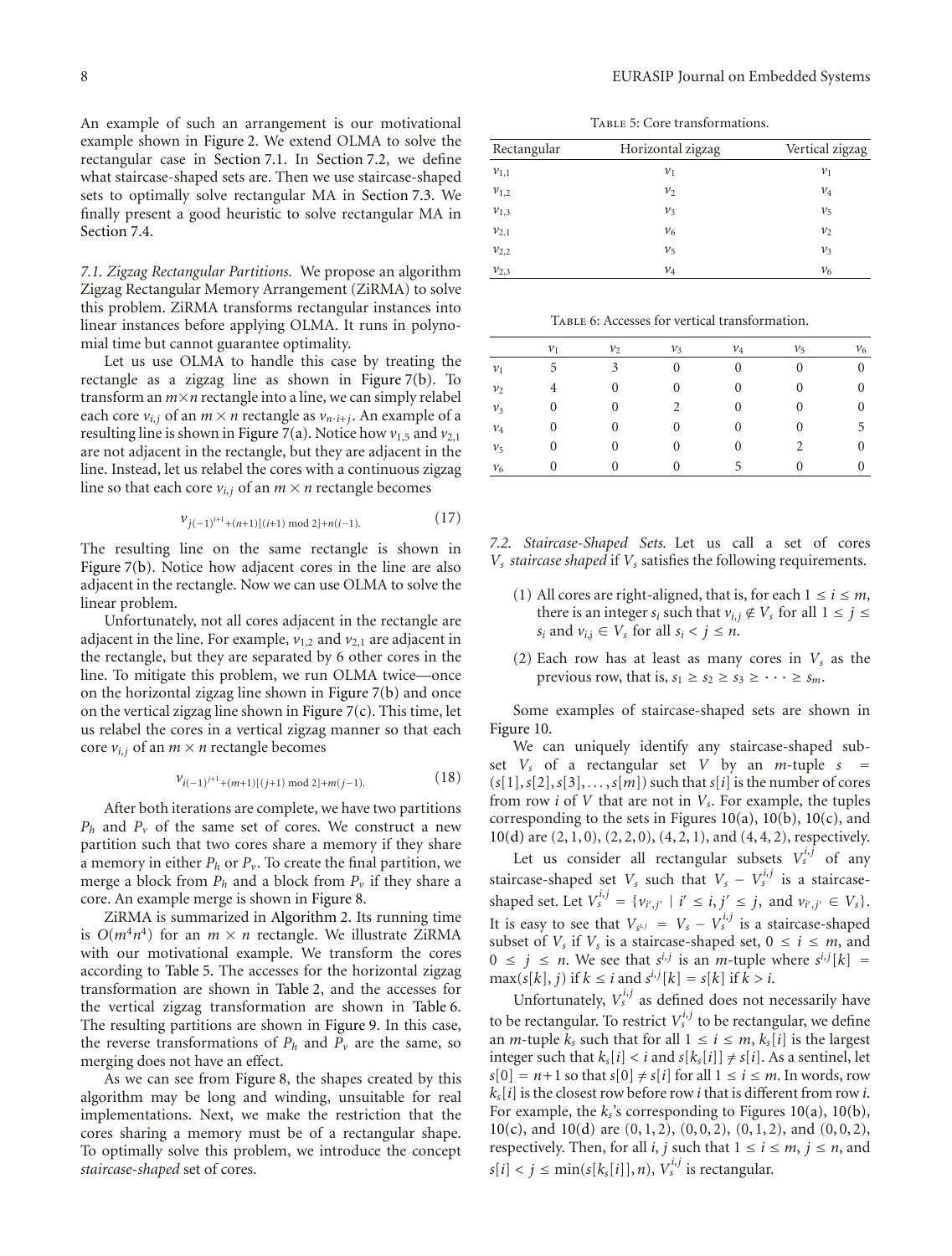

FIGURE 7: Zigzag lines. We transform a rectangular problem into a linear problem by following one of these zigzag lines.



FIGURE 8: Merging  $P_h$  and  $P_v$ .  $P$  is the partition resulting from merging  $P_h$  and  $P_v$ .

**Input:** An instance *I* of rectangular MA.

- **Output:** A partition *P* and its energy consumption *d*. (1) Create a linear instance  $I<sub>h</sub>$  from *I* by transforming each core  $v_{i,j}$  according to (17).
- (2) Find the optimal partition  $P_h$  of  $I_h$  with OLMA.
- (3) Reverse the transformation of each core in *Ph* by applying (17) in reverse.
- (4) Create a linear instance  $I<sub>v</sub>$  from *I* by transforming each core  $v_{i,j}$  according to equation (18).
- (5) Find the optimal partition  $P_v$  of  $I_v$  with OLMA.
- (6) Reverse the transformation of each core in  $P_v$  by applying (18) in reverse.
- (7) Create *P* by merging  $P_h$  and  $P_v$ .
- (8) Compute the energy consumption *d* of *P*.

ALGORITHM 2: Zigzag rectangular memory arrangement (ZiRMA).

**Lemma 2.** *If a partition P of a nonempty staircase-shaped set V is composed of only rectangular blocks, there exists a block*  $B \in P$  *such that*  $V - B$  *is a staircase-shaped set.* 

*Proof.* Let us suppose that *V* is *m* high and *n* wide. *V* then has at most *m* top left corners. For example, in Figure 10(a), the 3 top left corners are  $(3, 1)$ ,  $(2, 2)$ , and  $(1, 3)$ . Since all blocks of *P* are rectangular, none of the top left corners are in the same block. One of the blocks containing these corners is a block *B'* such that  $V - B'$  is a staircase-shaped set. Let  $B_1, B_2, B_3, \ldots, B_j$ , where  $j \leq m$ , be the sequence of these blocks ordered by the row index of the top left

corner that it contains. Let us consider all these blocks in this order.

If  $B_1$  does not extend to the right underneath  $B_2$ , then it is a block such that the remaining blocks compose a staircaseshaped set, and the lemma is correct. If it does not, then it is not *B* , and one of the remaining blocks must be *B* .

Let us consider  $B_i$ , where  $i \leq j$ . Since we are considering  $B_i$ ,  $B_{i-1}$  must not be *B*<sup> $\prime$ </sup>, thus  $B_{i-1}$  extends underneath  $B_i$ , and *B<sub>i</sub>* cannot extend down next to *B<sub>i−1</sub>*. Thus, if *B<sub>i</sub>* is not *B*<sup>'</sup>, then it must extend to the right. If *Bi* does not extend to the right underneath  $B_{i+1}$ , then it is  $B'$ , and the lemma is correct. Otherwise, it is not  $B'$ , and we consider  $B_{i+1}$ . We continue this until we come to  $B_i$ .

By the same argument,  $B_j$  does not extend down next to *B*<sub>*j*−1</sub>. Since this is the topmost top left corner, there is nothing above this block. Thus,  $B_j$  is  $B'$ . Thus, we have found a block such that the remaining blocks compose a staircase-shaped set.  $\Box$ 

**Lemma 3.** *If a partition of a rectangular set is composed of only k rectangular blocks, there exists a sequence of the block*  $\langle B_1, B_2, B_3, \ldots, B_k \rangle$  such that for any integer  $1 \le i \le k$ ,  $\bigcup_{j=i}^k B_j$ *is staircaseshaped.*

*Proof.* Since a rectangular set is staircase-shaped, we can repeatedly apply Lemma 2 to find such a sequence.  $\Box$ 

*7.3. Staircase Rectangular Partitions.* We use staircase-shaped sets to find the optimal partition of a rectangular set of cores that only has rectangular blocks. For an MA instance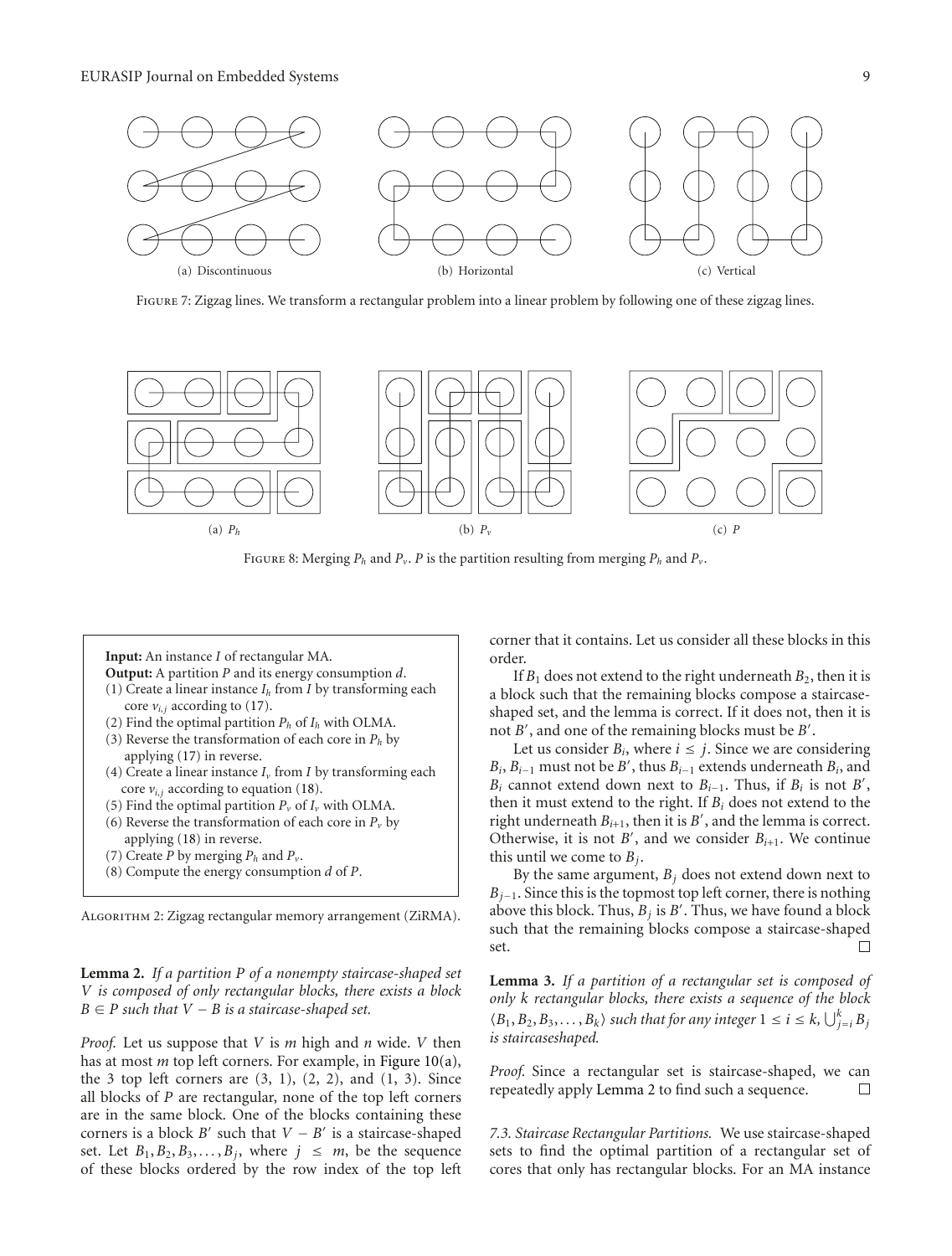## Table 7: *ds* and *Ps*.

| S         | Shape      | $d_{s}$  | $P_{s}$                                                                        |
|-----------|------------|----------|--------------------------------------------------------------------------------|
| (4,3,3)   |            | $\Omega$ | {}                                                                             |
| (4,3,2)   | п          | 15       | $\{\{\nu_{2,3}\}\}\$                                                           |
| (4,3,1)   | 冖          | 17       | $\{\{\nu_{2,2}\}, \{\nu_{2,3}\}\}\$                                            |
| (4,3,0)   | <u>a s</u> | 29       | $\{\{\nu_{2,1}\},\{\nu_{2,2}\},\{\nu_{2,3}\}\}\$                               |
| (4, 2, 2) | Ш          | 17       | $\{\{\nu_{1,3}\},\{\nu_{2,3}\}\}\$                                             |
| (4, 2, 1) | ا ب        | 19       | $\{\{\nu_{1,3}\}, \{\nu_{2,2}\}, \{\nu_{2,3}\}\}\$                             |
| (4, 2, 0) | ⊣∣         | 31       | $\{\{\nu_{1,3}\},\{\nu_{2,1}\},\{\nu_{2,2}\},\{\nu_{2,3}\}\}\$                 |
| (4,1,1)   |            | 28       | $\{\{\nu_{1,2},\nu_{1,3},\nu_{2,2},\nu_{2,3}\}\}\$                             |
| (4, 1, 0) |            | 40       | $\{\{\nu_{2,1}\},\{\nu_{1,2},\nu_{1,3},\nu_{2,2},\nu_{2,3}\}\}\$               |
| (4,0,0)   |            | 54       | $\{\{\nu_{1,1}\},\{\nu_{2,1}\},\{\nu_{1,2},\nu_{1,3},\nu_{2,2},\nu_{2,3}\}\}\$ |

 $I = \langle V, w, t_0, e_0, t_1, e_1, t_2, e_2, b, q \rangle$ , let  $I_s$  be the sub-instance that contains a staircase-shaped set  $V_s \subseteq V$ , where *s* is an  $m + 1$ -tuple such that  $s[0] = n + 1$  and for all  $1 \le i \le m$ , 0 ≤ *s*[*i*] ≤ *n* and *s*[1] ≥ *s*[2] ≥ *s*[3] ≥ ··· ≥ *s*[*m*]. *I<sub>s</sub>* =  $\langle V_s, w, t_0, e_0, t_1, e_1, t_2, e_2, b_s, q \rangle$ , where  $V_s$  and  $b_s$  are defined as follows:

$$
V_s = \{v_{i,j} \mid 1 \le i \le m \text{ and } s[i] < j \le n\},\
$$
\n
$$
b_s(u) = b(u) + t_2 \sum_{v \in V - V_s} w(u, v) \quad \forall u \in V_s. \tag{19}
$$

Let  $s^0$  be the  $m + 1$ -tuple that consists of all 0's except  $s^0[0] = n + 1$ , and  $s^n$  be the  $m + 1$ -tuple that consists of all *n*'s except  $s^n[0] = n + 1$ , i.e.  $s^0 = (n + 1, 0, 0, 0, \ldots, 0)$  and

 $^{\prime}$ 

 $u \in V_s^{i,j}$   $v \in V_s^{i,j}$ 

 $s^n = (n+1, n, n, n, \ldots, n)$ . Note that  $I_{s^0} = I$ . For each subinstance  $I_s$ , let  $P_s$  be an optimal partition that satisfies the timing constraint. Let  $d<sub>s</sub>$  be the energy consumption of  $P<sub>s</sub>$  or ∞ if no partition for *Is* can meet the timing constraint. Let  $V_s^{i,j} = \{v_{i',j'} | i' \le i, j' \le j, \text{and } v_{i',j'} \in V_s\}$ . Let  $c_s^{i,j}$  be the minimum energy necessary for  $V_s$  if  $V_s^{i,j}$  is a block in  $P_s$ . Let  $d_s^{i,j}$  be  $\infty$  if no partition that has  $V_s^{i,j}$  as a block satisfies the timing constraints. Otherwise, let  $d_s^{i,j}$  be  $c_s^{i,j}$ . And  $d_s$ ,  $c_s^{i,j}$ ,  $d_s^{i,j}$ , and *Ps* can be defined recursively as shown in equations (20), (21), (22), and (23), respectively.

 $P_{s0}$  is an optimal partition, and  $d_{s0}$  is the minimum energy necessary to meet the timing constraint. If  $d_{s^0}$  = ∞, then there is no partition for *I* that consists of only rectangular blocks that will satisfy the timing constraint.

An algorithm to compute *Ps* and *ds*, Staircase Rectangular Memory Arrangement (StaRMA), is shown in Algorithm 3. We illustrate the algorithm on the motivational example.  $d_s$ and *Ps* for all *s*'s that correspond to staircase-shaped sets are shown in Table 7. The second column of Table 7 shows the shape of the corresponding staircase-shaped set. To illustrate equation (20),  $d_{(4,1,1)} = \min\{15 + d_{(4,2,1)}, 19 + d_{(4,3,1)}, 19 + d_{(4,4,3,1)}\}$  $d_{(4,2,2)}$ , 28 +  $d_{(4,3,3)}$ } = 28. The output partition is  $P_{(4,0,0)}$  = {{*v*1,1}, {*v*2,1}, {*v*1,2, *v*1,3, *v*2,2, *v*2,3}}. Its energy consumption is  $d_{(4,0,0)} = 54$ .

By Lemma 3, if we search through all possible staircaseshaped sets, we search through all the partitions composed of only rectangular blocks. Since StaRMA loops through all the staircase-shaped subsets, it is able to find an optimal partition composed of only rectangular blocks.

$$
d_{s} = \begin{cases} 0 & \text{if } s = s^{n}, \\ \min_{1 \le i \le m} \left\{ \min_{s[i] < j \le \min(s[k_{s}[i]], n)} \left\{ d_{s}^{i,j} \right\} \right\} & \text{otherwise,} \end{cases} \tag{20}
$$
\n
$$
c_{s}^{i,j} = \begin{cases} d_{s^{i,j}} + e_{0} \sum_{u \in V_{s}^{i,j} v \in V_{s}^{i,j}} \sum_{v \in V_{s}^{i,j}} w(u, v) + e_{2} \sum_{u \in V_{s}^{i,j} v \in V - V_{s}^{i,j}} \sum_{u \in V_{s}^{i,j} v \in V - V_{s}^{i,j}} w(u, v) & \text{if } |V_{s}^{i,j}| > 1, \\ d_{s^{i,j}} + e_{1} \sum_{i} \sum_{u \in V_{s}^{i,j}} w(u, v) + e_{2} \sum_{i,j} \sum_{u \in V_{s}^{i,j}} w(u, v) & \text{if } |V_{s}^{i,j}| > 1, \end{cases} \tag{21}
$$

$$
d_s^{i,j} = \begin{cases} \infty & \text{if } \left| V_s^{i,j} \right| = 1 \text{ and } b_s(u) + t_0 w(u, u) + t_2 \sum_{v \in V_s - V_s^{i,j}} w(u, v) > q \text{ for any } u \in V_s^{i,j}, \\ \infty & \text{if } \left| V_s^{i,j} \right| > 1 \text{ and } b_s(u) + t_1 w(u, u) + t_2 \sum_{v \in V_s - V_s^{i,j}} w(u, v) > q \text{ for any } u \in V_s^{i,j}, \\ c_s^{i,j} & \text{otherwise,} \end{cases}
$$
(22)

 $u \in V_s^{i,j}$   $v \in V - V_s^{i,j}$ 

$$
P_s = \begin{cases} V_s^{i,j} \cup P_{s^{i,j}} & \text{for any } i, j \text{ such that } d_i = d_{s^{i,j}} \text{ if } s \neq s^n, \\ & \text{if } s = s^n. \end{cases} \tag{23}
$$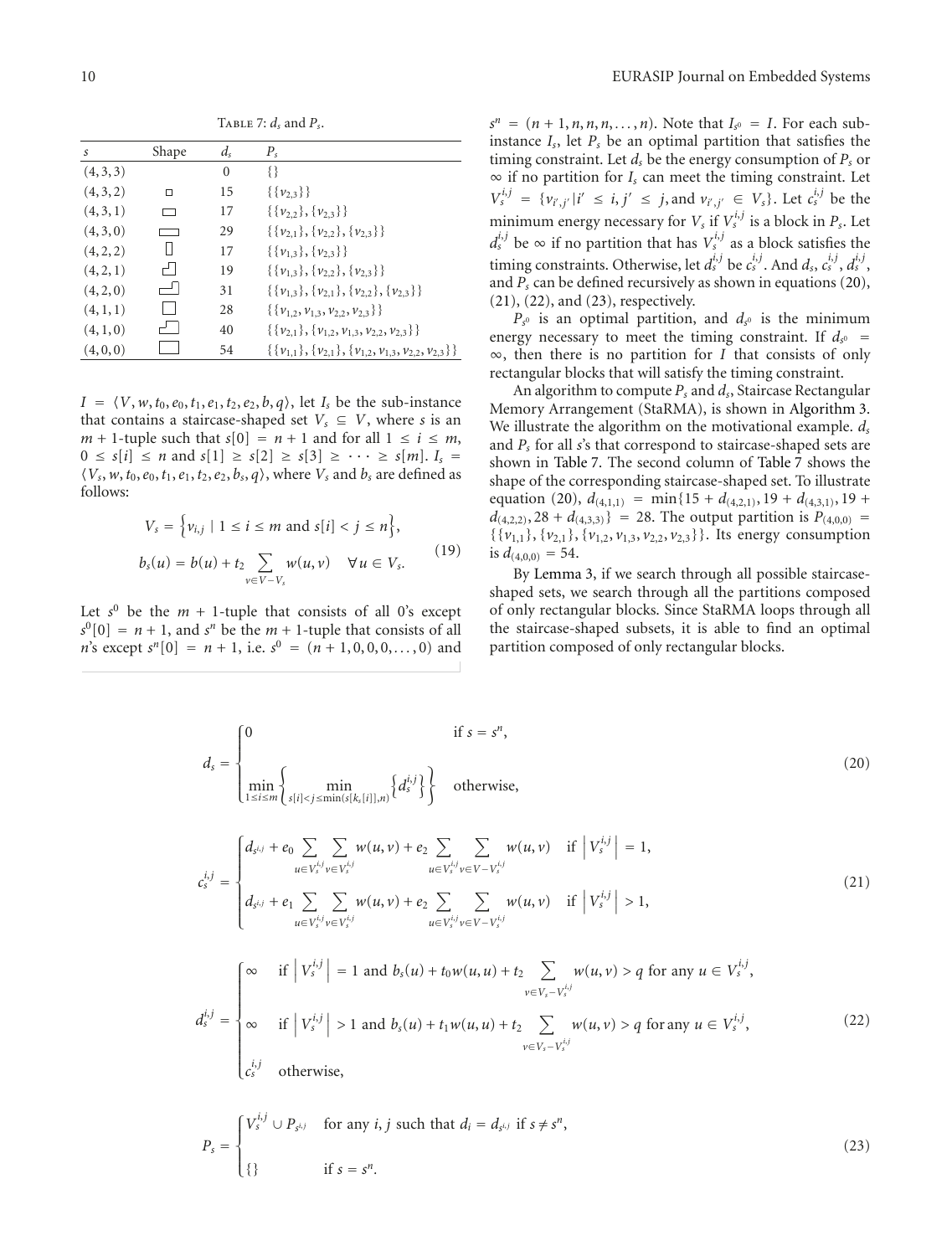

Figure 9: Partitions. The two linear partitions are transformed back and then merged together.



Figure 10: Examples of staircased-shapes sets. The enclosed cores make up a staircase-shaped set.

Unfortunately, the running time of StaRMA is O(*nm*(*n*+  $m$ )!/ $n!m!$  for an  $m \times n$  rectangle. This is still acceptable when the number of cores is small, about 100 cores. If we also restrict the sub-instances to be rectangular, then we can have an algorithm that finds the best partition in polynomial time.

*7.4. Carving Rectangular Partitions.* In this section, we restrict all sub-instances as well as blocks to be rectangular. We lose in terms of optimality, but we gain much more in terms of the size of the problems we can solve in a reasonable amount of time. From our experiments, we see that we do not sacrifice much in terms of optimality either.

Since rectangles can be uniquely identified by two points, we will label our sub-instances by two points. For an instance  $I = \langle V, w, t_0, e_0, t_1, e_1, t_2, e_2, b, q \rangle$  of rectangular MA, let  $I_{x,y}$  be the sub-instance that contains a staircase-shaped set *V<sub>x,y</sub>* ⊆ *V*, where  $x = (x_i, x_j)$  and  $y = (y_i, y_j)$  are two pairs such that  $x_i \leq y_i$  and  $x_j \leq y_j$ . We can define  $I_{x,y}$ as  $\langle V_{x,y}, w, t_0, e_0, t_1, e_1, t_2, e_2, b_{x,y}, q \rangle$ , where  $V_{x,y}$  and  $b_{x,y}$  are defined as follows:

$$
V_{x,y} = \{v_{i,j} \mid x_i \le i \le y_i, \ x_j \le j \le y_j\},\
$$
  

$$
b_{x,y}(u) = b(u) + t_2 \sum_{v \in V - V_{x,y}} w(u,v) \quad \forall u \in V_{x,y}.
$$
 (24)

For each sub-instance  $I_{x,y}$ , let  $P_{x,y}$  be an optimal partition that satisfies the timing constraint. Let  $d_{x,y}$  be the energy consumption of  $P_{x,y}$  or  $\infty$  if we are unable to find a partition for  $I_{x,y}$  that can meet the timing constraint. Let  $z = (z_i, z_j)$ be a pair such that  $x_i \le z_i \le y_i$  and  $x_j \le z_j \le y_j$ , and  $V_{x,y}^z =$  $\{v_{i,j}|x_i \leq i \leq z_i \text{ and } x_j \leq j \leq z_j\}$ . Suppose that  $\hat{V}_{x,y}^z$  is a block in  $P_{x,y}$ , then there are two configurations of sub-instances

with two sub-instances each. In configuration 1, shown in Figure 11(a), sub-instance 1 is to the left of sub-instance 2. The two sub-instances are  $I_{x^1,y^1}$  and  $I_{x^2,y}$ , where  $x^1 = (z_i +$ 1,  $x_j$ ),  $y^1 = (y_i, z_j)$ , and  $x^2 = (x_i, z_j + 1)$ . In configuration 2, shown in Figure 11(b), sub-instance 1 is above sub-instance 2. The two sub-instances in this configuration are  $I_{x^1,y^1}$  and  $I_{x^2,y}$ , where  $x^1 = (x_i, z_j + 1), y^1 = (z_i, y_j)$ , and  $x^2 = (z_i + 1, x_j)$ .

Let  $c_{x,y}^{z,1}$  be the minimum energy necessary for  $V_{x,y}$  if  $V_{x,y}^z$ is a block in  $P_{x,y}$  and we use configuration 1. Conversely, let  $c_{x,y}^{z,2}$  be the minimum energy necessary for  $V_{x,y}$  if  $V_{x,y}^{z}$ is a block in  $P_{x,y}$  and we use configuration 2. Similarly, Let  $d_{x,y}^{z,1}(d_{x,y}^{z,2})$  be  $\infty$  if no partition in configuration 1(7) that has  $V_{x,y}^{\tilde{z}}$  as a block satisfies the timing constraints. Otherwise, let  $d_{x,y}^{z,1}(d_{x,y}^{z,2})$  be  $c_{x,y}^{z,1}(c_{x,y}^{z,2})$ .  $d_{x,y}$ ,  $c_{x,y}^{z,1}$ ,  $c_{x,y}^{z,2}$ ,  $d_{x,y}^{z,1}$ , and  $d_{x,y}^{z,2}$  can be defined recursively as shown in (25), (26), (27), (28), and (29), respectively.

During the computation of  $d_{x,y}$ , we record the optimal value of *z* and configuration by recording the corresponding partitions in  $P_{x,y}$ . Let  $P_{x,y} = \{\}\$ for any *x*, *y* such that  $x_i > y_i$ or  $x_j > y_j$ . For all *x*, *y* where  $x_i \leq y_i$  and  $x_j \leq y_j$ , let *z'* be the optimal value of *z* used to compute  $d_{x,y}$ . If configuration 1 is used, then  $P_{x,y} = \{V_{x,y}^{z'}\} \cup P_{(z'+1,x_j),(y_i,z'_{j})} \cup P_{(x_i,z'_{j}+1),y}$ . If configuration 2 is used, then  $P_{x,y} = \{V_{x,y}^z\} \cup P_{(x_i,z'_j+1),(z'_i,y_j)} \cup$  $P_{(z'+1,x_j),y}$ . If  $d_{x,y} = \infty$ , then we are unable to find a partition for  $I_{x,y}$  that satisfies the timing requirement, and  $P_{x,y}$  is undefined.

Note that  $I_{(1,1),(m,n)} = I$ ,  $P_{(1,1),(m,n)}$  is an optimal partition, and  $d_{(1,1),(m,n)}$  is the minimum energy necessary to meet the timing constraint corresponding to  $P_{(1,1),(m,n)}$ . If  $d_{(1,1),(m,n)} =$ ∞, then we are unable to find a partition for *I* that consists of only rectangular blocks that will satisfy the timing constraint.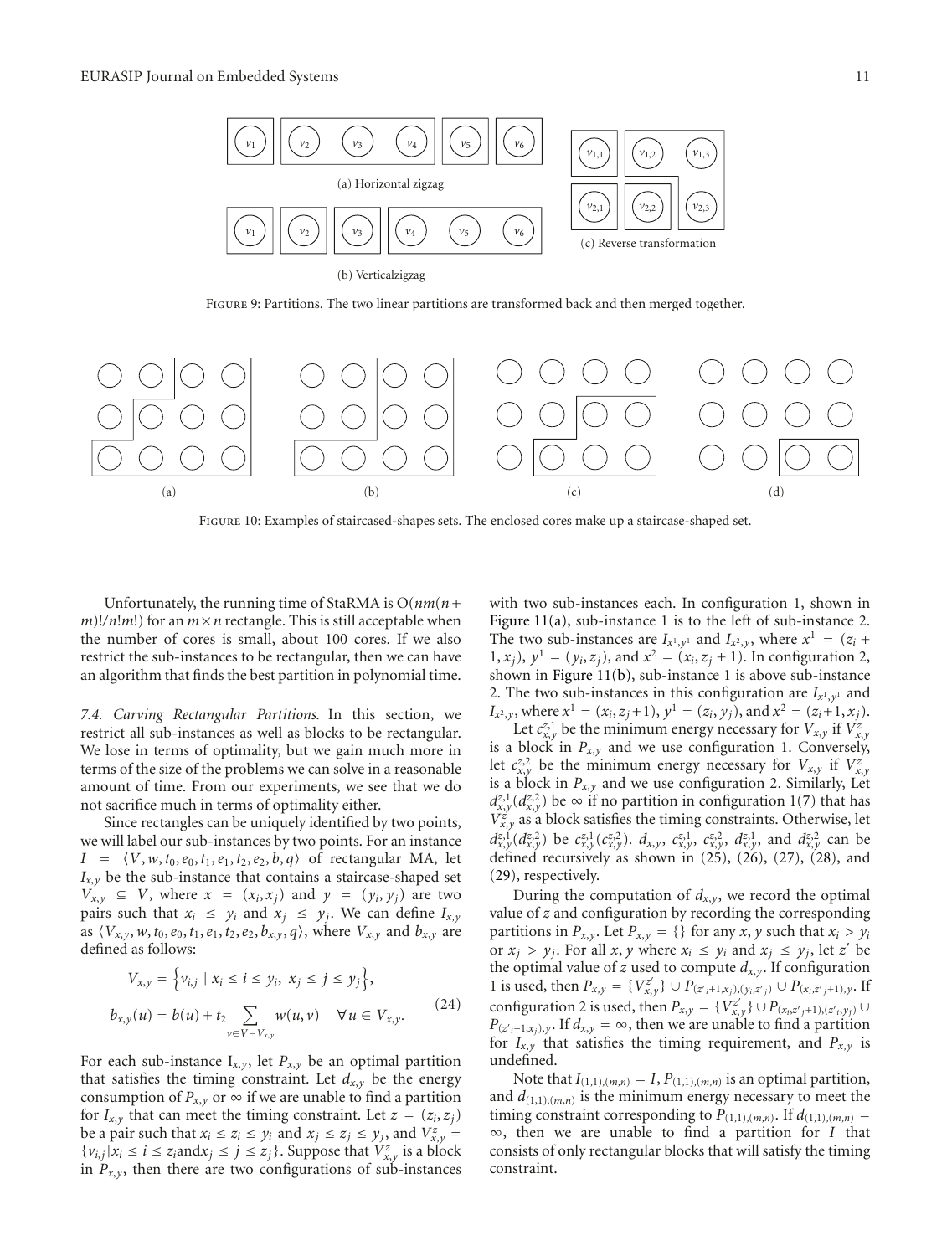

Figure 11: Sub-instance configurations. The rectangles cover the areas covered by the sub-instances.

$$
d_{x,y} = \begin{cases} 0 & \text{if } x_i > y_i \text{ or } x_j > y_j, \\ \min_{x_i \le x_i \le y_i} \left\{ \min_{x_i \le x_i \le y_j} \left\{ \min_{1 \le i \le 2} \left\{ d_{x,y}^{z, z_i} \right\} \right\} \right\} & \text{otherwise,} \\ d_{(x_i+1,x_j),(y_i,z_j)} + d_{(x_i,z_j+1),y} \\ + e_0 \sum_{u \in V_{z,y}^z \le y_i} w(u,v) + e_2 \sum_{u \in V_{z,y}^z \le y_i} \sum_{v \in V_{x,y}^z} w(u,v) & \text{if } \left| V_{x,y}^z \right| = 1, \\ d_{(z_i+1,x_j),(y_i,z_j)} + d_{(x_i,z_j+1),y} \\ + e_1 \sum_{u \in V_{z,y}^z \le y_i} \sum_{v \in V_{z,j}^z} w(u,v) + e_2 \sum_{u \in V_{z,y}^z \le y_i} \sum_{v \in V_{x,y}^z} w(u,v) & \text{if } \left| V_{x,y}^z \right| > 1, \\ e_1 \sum_{u \in V_{z,y}^z \le y_i} \sum_{v \in V_{z,j}^z} w(u,v) + e_2 \sum_{u \in V_{z,y}^z \le y_i} \sum_{v \in V_{x,y}^z} w(u,v) & \text{if } \left| V_{x,y}^z \right| = 1, \\ e_2 \sum_{x,y} \sum_{u \in V_{z,y}^z \le y_i} w(u,v) + e_2 \sum_{u \in V_{z,y}^z \le y_i} \sum_{v \in V_{x,y}^z} w(u,v) & \text{if } \left| V_{x,y}^z \right| = 1, \\ d_{(x_i,z_j+1),(z_i,y_j)} + d_{(z_i+1,x_j),y} \\ + e_1 \sum_{u \in V_{z,y}^z \le y_i} w(u,v) + e_2 \sum_{u \in V_{z,y}^z \le y_i} \sum_{v \in V_{x,y}^z} w(u,v) & \text{if } \left| V_{x,y}^z \right| > 1, \\ e_1 \sum_{u \in V_{x,y}^z \le y_i} w(u,v) + e_2 \sum_{u \in V_{x,y}^z \le y_i} w(u,v) & \text{if } \left| V_{x,y}^z \right| >
$$

$$
d_{x,y}^{z,2} = \begin{cases} \n\infty & \text{if } \left| V_{x,y}^{z} \right| > 1 \text{ and } b_{x,y}(u) + t_1 w(u,u) + t_2 \sum_{v \in V_{x,y} - V_{x,y}^{z}} w(u,v) > q \text{ for any } u \in V_{x,y}^{z}, \\ \nc_{x,y}^{z,2} & \text{otherwise.} \n\end{cases}
$$
\n(29)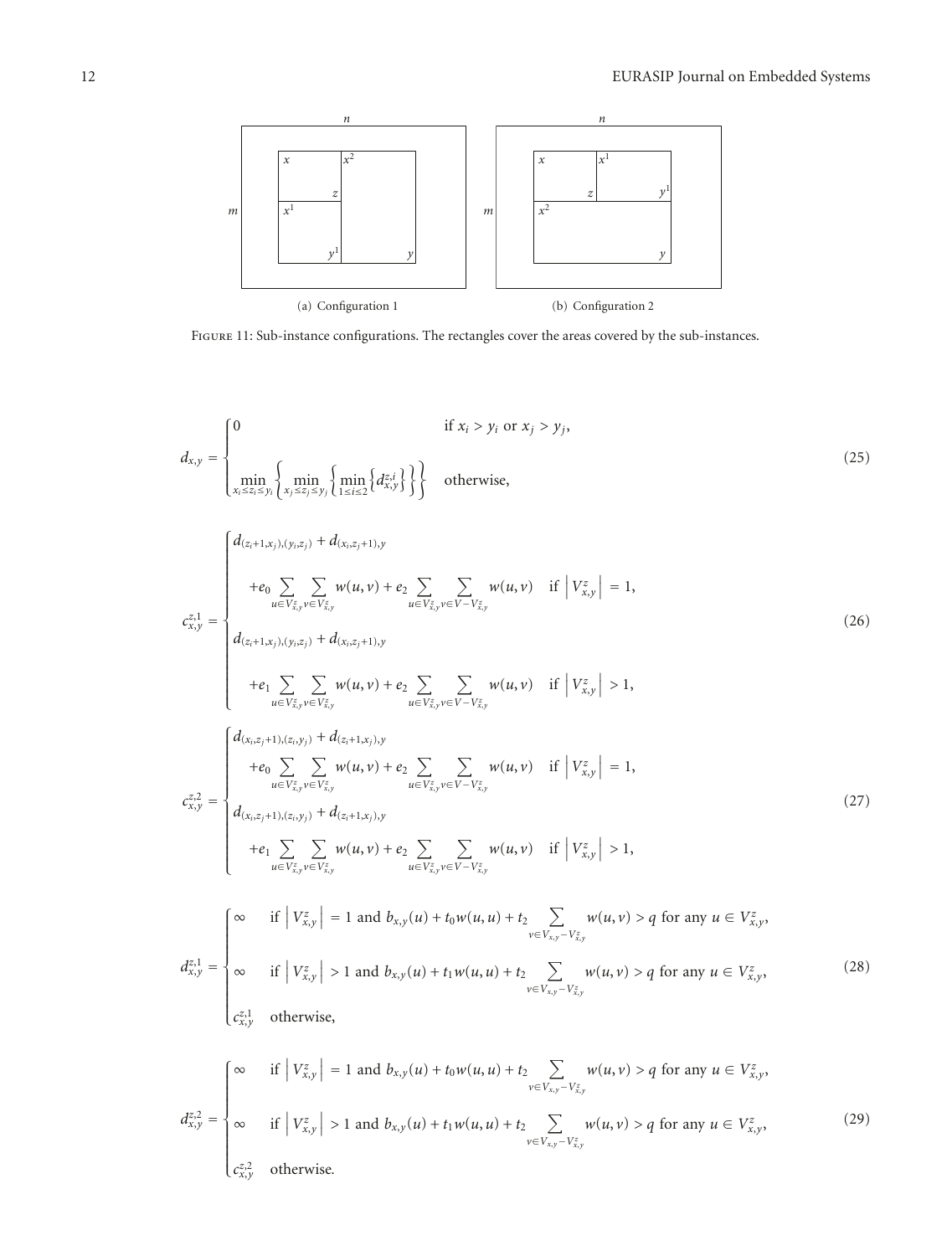**Input:** An instance *I* of Rectangular MA. **Output:**  $P_s$  and  $d_s$ . (1) *s* ← an (*m* + 1)-tuple  $(2)$  *s*[0] ← *n* + 1 (3) **for** *i* ← 1 to *m* **do** (4) *s*[*i*] ← *n* (5) **end for**  $(6)$   $P_s$   $\leftarrow$  {}  $(7) d_s \leftarrow 0$ (8) **while** *s*[1] *>* 0 **do** (9) *i* ← *m* (10)  $s[i] \leftarrow s[i] - 1$ <br>(11) **while**  $s[i] = -$ (11) **while**  $s[i] = -1$  **do**<br>(12)  $i \leftarrow i - 1$ (12)  $i \leftarrow i - 1$ <br>(13)  $s[i] \leftarrow s[i]$ (13)  $s[i] \leftarrow s[i] - 1$ <br>(14) **end while** end while (15) **for**  $j \leftarrow i + 1$  to *m* **do**<br>(16)  $s[i] \leftarrow s[i]$ (16)  $s[j] \leftarrow s[i]$ <br>(17) **end for** (17) **end for**  $(18)$  *d<sub>s</sub>* ← ∞ (19)  $k_s \leftarrow \text{an } m\text{-tuple}$ <br>(20) **for**  $i \leftarrow 1$  to *m* **d** (20) **for**  $i \leftarrow 1$  to *m* **do**<br>(21)  $k_s[i] \leftarrow i-1$ (21)  $k_s[i] \leftarrow i - 1$ <br>(22) while  $s[k_s]$ (22) **while**  $s[k_s[i]] = s[i]$  **do**<br>(23)  $k_s[i] \leftarrow k_s[i] - 1$ (23)  $k_s[i] \leftarrow k_s[i] - 1$ <br>(24) **end while** end while (25) **end for** (26) **for**  $i \leftarrow 1$  to *m* **do**<br>(27) **for**  $j \leftarrow s[i] + 1$ for  $j \leftarrow s[i] + 1$  to  $\min(s[k_s[i]], n)$  do (28) Compute  $c_s^{i,j}$  and  $d_s^{i,j}$ .  $(29)$  $s^{i,j}$  <  $d_s$  **then** (30)  $d_s - d_s^{i,j}$ (31)  $P_s \leftarrow \{V_s^{i,j}\} \cup P_{s^{i,j}}$ (32) **end if** (33) **end for** (34) **end for** (35) **end while**

ALGORITHM 3: Staircase rectangular memory arrangement (StaRMA).

A polynomial time algorithm to compute  $P_{x,y}$  and  $d_{x,y}$ , Carving Rectangular Memory Arrangement (CaRMA), is shown in Algorithm 4. Its running time is  $O(m^5n^5)$  for an  $m \times n$  rectangle. It starts with small sub-instances and loops through progressively larger sub-instances. Since each sub-instance only references sub-instances smaller than the current sub-instance, all needed sub-instances have already been solved. Lines 3-4 loops through all the different *y*'s. Lines 9-10 loops through all the possible *z*'s. For each  $V_{x,y}^z$ , we compute the energy consumption on line 12. If configuration 1 uses less energy, lines 13–16 will record the corresponding  $P_{x,y}$ . If configuration 2 uses less energy, lines 17–20 will record the corresponding *Px*,*<sup>y</sup>* .

## **8. Experiments**

We evaluate ZiRMA, CaRMA, and StaRMA by comparing the memory arrangements generated to both an all shared

```
Input: An instance I of Rectangular MA
Output: A near optimal partition P_{(1,1),(m,n)} and its
    energy consumption d_{(1,1),(m,n)}(1) for \ell_i \leftarrow 1 to m do
 (2) for \ell_j ← 1 to n do
 (3) for y_i \leftarrow \ell_i to m do
 (4) for y_j \leftarrow \ell_j to n do
 (5) x \leftarrow (y_i - \ell_i + 1)(6) V_{x,y} \leftarrow \{v_{i,j} \mid x_i \le i \le y_i \text{ and } x_j \le j \le y_j\}<br>(7) d_{x,y} \leftarrow \infty(7) d_{x,y} \leftarrow \infty<br>(8) P_{x,y} \leftarrow \{\}(8) P_{x,y} \leftarrow \{\}\<br>(9) for z_i \leftarrow(9) for z_i \leftarrow x_i to y_i do<br>for z_i \leftarrow x_i to y_ifor z_j \leftarrow x_j to y_j do
(11)V_{x,y}^z \leftarrow \{v_{i,j} \mid x_i \leq i \leq z_i \text{ and }x_j \leq j \leq z_j(12) Compute c_{x,y}^{z,1}, c_{x,y}^{z,2}, d_{x,y}^{z,1}, and d_{x,y}^{z,2}.
(13) if d_{x,y}^{z,1} < d_{x,y} then
(14) d_{x,y} \leftarrow d_{x,y}^{z^1}(15) P_{x,y} \leftarrow \{V_{x,y}^{z'}\} \cup P_{(x_i,z'_{j}+1),y}∪P_{(z'+1,x_j),(y_i,z'_{j})}(16) end if
(17) if d_{x,y}^{z,2} < d_{x,y} then
(18) d_{x,y} \leftarrow d_{x,y}^{z^2}(19) P_{x,y} \leftarrow \{V_{x,y}^{z'}\} \cup P_{(z'+1,x_j),y}∪P_{(x_i,z'_{j}+1),(z';i,y_{j})}(20) end if
(21) end for
(22) end for
(23) end for
(24) end for
(25) end for
(26) end for
```
ALGORITHM 4: Carving rectangular memory arrangement (CaRMA).

memory arrangement and an all private memory arrangement. We do not explicitly evaluate OLMA since it is used in ZiRMA. We run experiments on two sets of instances. The instances in the first set are randomly generated, while the second set are extracted from digital signal processing (DSP) benchmarks from DSPStone [1]. For these experiments, we only consider the energy consumption of memory access operations.

*8.1. Random Instances.* We generate 800 random rectangular instances with varying degrees of memory access locality and penalty. The locality describes the memory accesses among cores. Clumpy means that most memory accesses are within groups of cores, between which there is little interaction. Diffuse means that memory accesses are distributed evenly among the cores, and it is difficult to divide them into groups. The penalty of remote accesses with respect to local accesses may either be mild or severe. Mild penalty means that the energy cost for accessing remote data is only two times the energy cost for accessing local data. Conversely, severe penalty means that the energy cost for accessing data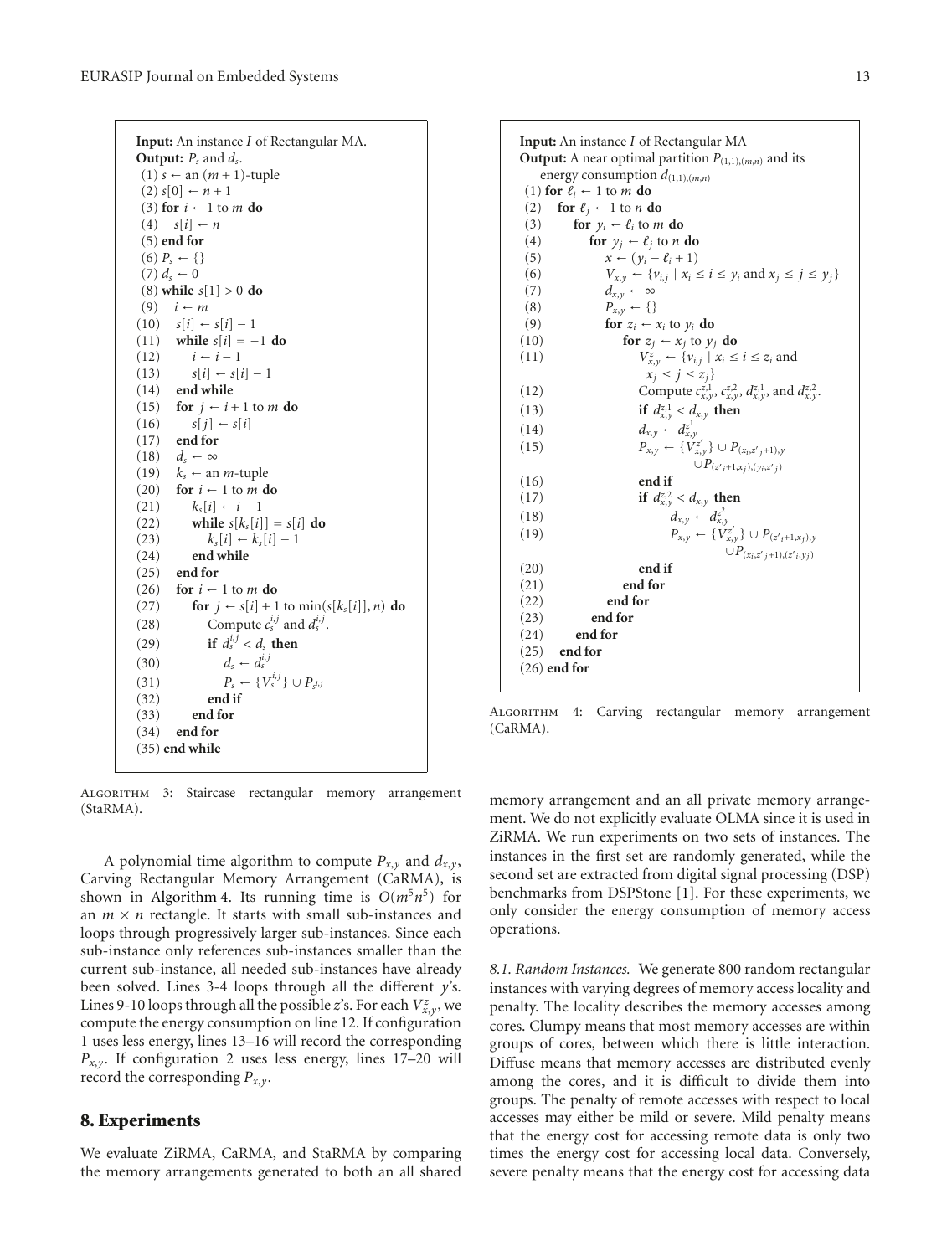| Locality | Penalty | ZiRMA      |             | CaRMA      |             | StaRMA     |             | CaRMA        |
|----------|---------|------------|-------------|------------|-------------|------------|-------------|--------------|
|          |         | All shared | All private | All shared | All private | All shared | All private | <b>ZiRMA</b> |
| Clumpy   | mild    | 38%        | 4%          | 42%        | 10%         | 42%        | 10%         | 6%           |
|          | severe  | 51%        | 7%          | 56%        | 17%         | 56%        | l7%         | 10%          |
| Diffuse  | mild    | 40%        | 9%          | 42%        | 11%         | 42%        | $1\%$       | 3%           |
|          | severe  | 54%        | 14%         | 56%        | 19%         | 56%        | 19%         | 5%           |

TABLE 8: Improvements for randomly generated instances.

TABLE 9: Improvements for DSP benchmarks.

| Instance | Penalty | <b>ZiRMA</b> |             |            | CaRMA       | StaRMA     |             |
|----------|---------|--------------|-------------|------------|-------------|------------|-------------|
|          |         | All shared   | All private | All shared | All private | All shared | All private |
|          | mild    | 6%           | 6%          | 17%        | 18%         | 17%        | 18%         |
| allpole  | severe  | 7%           | 32%         | 22%        | 43%         | 22%        | 43%         |
| deq      | mild    | 5%           | 10%         | 17%        | 21%         | 17%        | 21%         |
|          | severe  | 7%           | 35%         | 21%        | 44%         | 21%        | 44%         |
| elliptic | mild    | 21%          | 8%          | 21%        | 8%          | 21%        | 8%          |
|          | severe  | 8%           | 13%         | 23%        | 27%         | 23%        | 27%         |
| iir      | mild    | 5%           | 13%         | 17%        | 23%         | 17%        | 23%         |
|          | severe  | 7%           | 36%         | 20%        | 45%         | 20%        | 45%         |
| lattice  | mild    | 18%          | 11%         | 18%        | 11%         | 18%        | 11%         |
|          | severe  | 7%           | 20%         | 23%        | 33%         | 23%        | 33%         |
| Average  | mild    | 11%          | 10%         | 18%        | 16%         | 18%        | 16%         |
|          | severe  | 7%           | 27%         | 22%        | 38%         | 22%        | 38%         |

in a remote memory is several times greater than the energy cost for accessing data in a local memory.

The results from this set of random experiments are shown in Table 8. We generated 200 instances for each combination of memory access locality and penalty. The third, fifth, and seventh columns show how much better ZiRMA, CaRMA, and StaRMA perform than an all shared memory arrangement, respectively. The fourth, sixth, and eighth columns show how much better ZiRMA, CaRMA, and StaRMA perform than an all private memory arrangement, respectively. The ninth column show how much better CaRMA performs than ZiRMA.

*8.2. DSP Instances.* In addition to randomly generated instances, we perform experiments on instances extracted from DSP benchmarks. The benchmarks we use are an all pole filter (allpole), a differential equation solver (deq), an elliptic filter (elliptic), an infinite impulse response filter (iir), and a 4-stage lattice filter (lattice). For these instances, we unfold the benchmarks and perform the experiments on  $2\times4$ rectangular instances with varying memory access penalty.

The results from this set of random experiments are shown in Table 9. The third, fifth, and seventh columns show how much better ZiRMA, CaRMA, and StaRMA perform than an all shared memory arrangement, respectively, while the fourth, sixth, and eighth columns show how much better ZiRMA, CaRMA, and StaRMA perform than an all private memory arrangement, respectively. The last two rows show the average improvement for both mild and severe penalties.

In summary, on instances extracted from DSP benchmarks, CaRMA and StaRMA perform an average of 18% better than an all shared memory arrangement for cases with mild memory-access penalty and an average of 38% better than an all private memory arrangement for cases with severe memory access penalty.

*8.3. Computation Times.* From previous sections, we know that the running times of ZiRMA, CaRMA, and StaRMA are  $O(m^4n^4)$ ,  $O(m^5n^5)$ , and  $O(nm(n + m)!/n!m!)$ , respectively. We compare the time it takes these algorithms to process an instance. Figure 12 shows the computation times for these algorithms for instances of differing sizes. From the graph, we can see that ZiRMA and CaRMA have similar computation times, and StaRMA's computation times grow much faster.

*8.4. Analysis.* From these experiments, we can see that all algorithms perform the same for instances with only a few cores, and ZiRMA performs the worst for instances with many cores. For larger instances, the linear arrays that ZiRMA considers deviate more from the rectanguar mesh. Many of the small sharings in the middle of the mesh are not possible in ZiRMA since the zigzag segment that ZiRMA considers is quite long. Thus, ZiRMA struggles with large rectangular meshes, especially square meshes. We also see that CaRMA performs as well as StaRMA in most cases. As for the computation time, CaRMA takes only a little more time than ZiRMA. Thus, CaRMA produces the best results in a reasonable amount of time.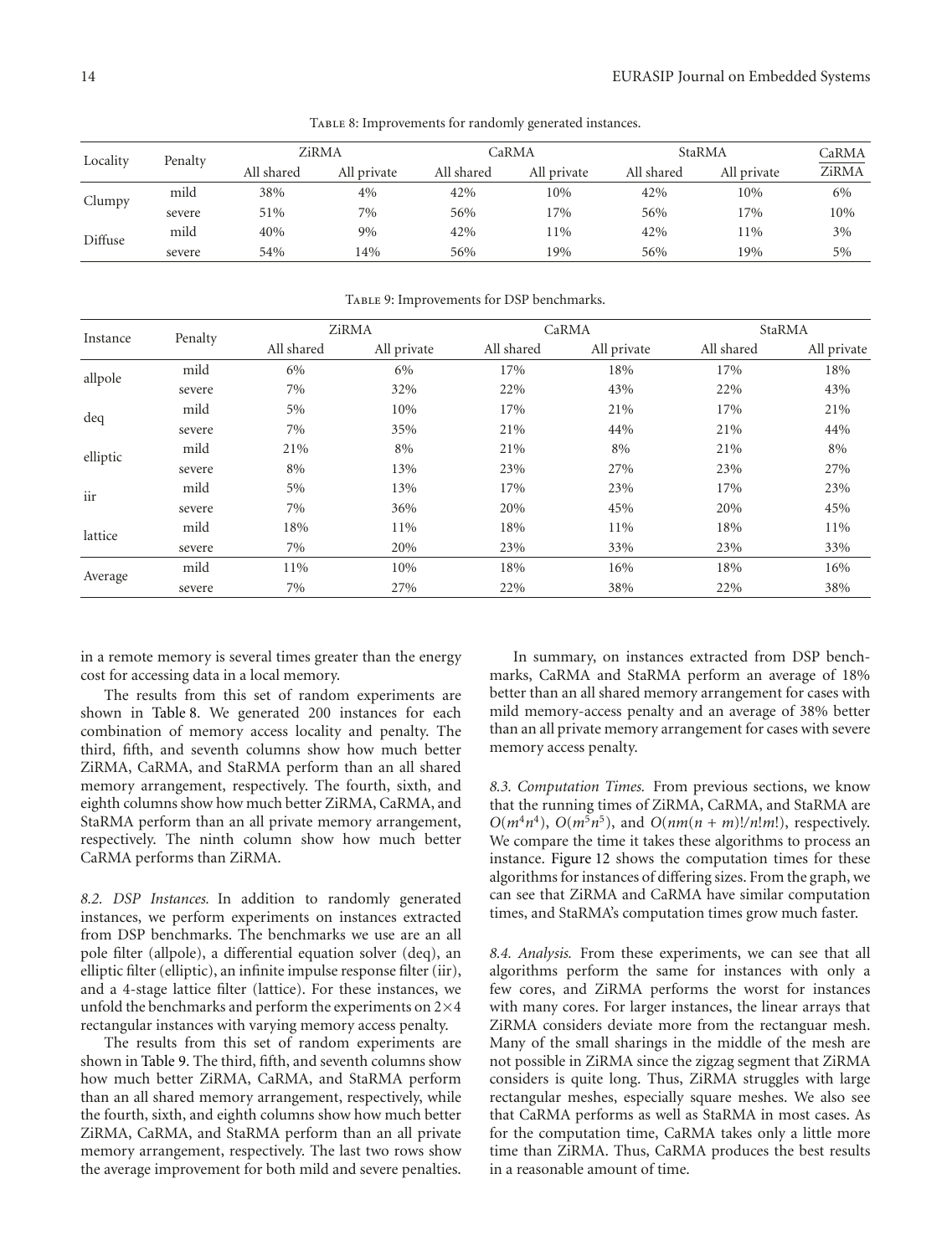TABLE 10: Summary of experimental results.

| Instance Type | All shared | All private |
|---------------|------------|-------------|
| Random        | 49%        | 14%         |
| <b>DSP</b>    | 20%        | 27%         |



Figure 12: Runtimes for ZiRMA, CaRMA, and StaRMA.

A summary of the experimental results for CaRMA is shown in Table 10. The results from the random instances are all averaged together. On average, CaRMA produces arrangements that consume 49% less energy than an all shared memory arrangement and 14% less energy than an all private memory arrangement for randomly generated instances. For DSP benchmarks, CaRMA produces arrangements that, on average, consume 20% less energy than an all shared memory arrangement and 27% less energy than an all private memory arrangement.

## **9. Conclusion**

We study the Memory Arrangement Problem (MA). We prove that if arbitrary cores can share a memory, then MA is NP-complete. We present an efficient optimal algorithm for solving linear instances of MA and extend the algorithm to solve rectangular cases of MA. We present an optimal algorithm for solving rectangular cases of MA where only rectangular blocks of cores share memories and an efficient heuristic to obtain good memory arrangements in a reasonable amount of time. On average, we can produce arrangements that consume 49% less energy than an all shared memory arrangement and 14% less energy than an all private memory arrangement for randomly generated instances. For DSP benchmarks, we can produce arrangements that, on average, consume 20% less energy than an all shared memory arrangement and 27% less energy than an all private memory arrangement.

## **Acknowledgments**

This work is partially supported by NSF IIS-0513669, HK CERG 526007, HK GRF 123609, NSFC 60728206, and Changjiang Honorary Chair Professor Scholarship.

## **References**

- [1] V. Živojnović, J. M. Velarde, C. Schläger, and H. Meyr, "DSPSTONE: a DSP-oriented benchmarking methodology," in *Proceedings of the International Conference on Signal Processing and Technology (ICSPAT '94)*, Dallas, Tex, USA, 1994.
- [2] Y. Zhao, C. J. Xue, M. Li, and B. Hu, "Energy-aware register file re-partitioning for clustered VLIW architectures," in *Proceedings of the Asia and South Pacific Design Automation Conference (ASP-DAC '09)*, pp. 805–810, Yokohama , Japan, January 2009.
- [3] M. Wang, Z. Shao, H. Liu, and C. J. Xue, "Minimizing leakage energy with modulo scheduling for VLIW DSP processors," in *Proceedings of the Distributed Embedded Systems: Design, Middleware and Resourcess (DIPES '08)*, B. Kleinjohann, L. Kleinjohann, and W. Wolf, Eds., vol. 271 of *IFIP International Federation for Information Processing*, pp. 111–120, Springer, Milano, Italy, 2008.
- [4] M. Qiu, Z. Jia, C. Xue, Z. Shao, and E. H.-M. Sha, "Voltage assignment with guaranteed probability satisfying timing constraint for real-time multiproceesor DSP," *Journal of VLSI Signal Processing Systems*, vol. 46, no. 1, pp. 55–73, 2007.
- [5] G. Hua, M. Wang, Z. Shao, H. Liu, and C. Xue, "Real-time loop scheduling with energy optimization via dvs and abb for multi-core embedded system," in *Proceedings of Embedded and Ubiquitous Computing (EUC '07)*, T.-W Kuo, E. H.-M. Sha, M. Guo, L. T. Yang, and Z. Shao, Eds., vol. 4808 of *Lecture Notes in Computer Science*, pp. 1–2, Springer, Taipei, Taiwan, 2007.
- [6] B. Saha, A.-R. Adl-Tabatabai, R. L. Hudson, C. M. Chi, and B. Hertzberg, "McRT-STM: a high performance software transactional memory system for a multi-core runtime," in *Proceedings of the 11th ACM SIGPLAN Symposium on Principles and Practice of Parallel Programming (PPoPP '06)*, vol. 2006, pp. 187–197, ACM, New York, NY, USA, 2006.
- [7] R. Kumar, V. Zyuban, and D. M. Tullsen, "Interconnections in multi-core architectures: understanding mechanisms, overheads and scaling," in *Proceedings of the 32nd annual International Symposium on Computer Architecture (ISCA '05)*, pp. 408–419, IEEE Computer Society, Washington, DC, USA, 2005.
- [8] C. Xue, Z. Shao, M. Liu, M. Qiu, and E. H.-M. Sha, "Loop scheduling with complete memory latency hiding on multi-core architecture," in *Proceedings of the International Conference on Parallel and Distributed Systems (ICPADS '06)*, vol. 1, pp. 375–382, 2006.
- [9] V. Suhendra, C. Raghavan, and T. Mitra, "Integrated scratchpad memory optimization and task scheduling for MPSoC architectures," in *Proceedings of the International Conference on Compilers, Architecture and Synthesis for Embedded Systems (CASES '06)*, pp. 401–410, ACM, Seoul, South Korea, 2006.